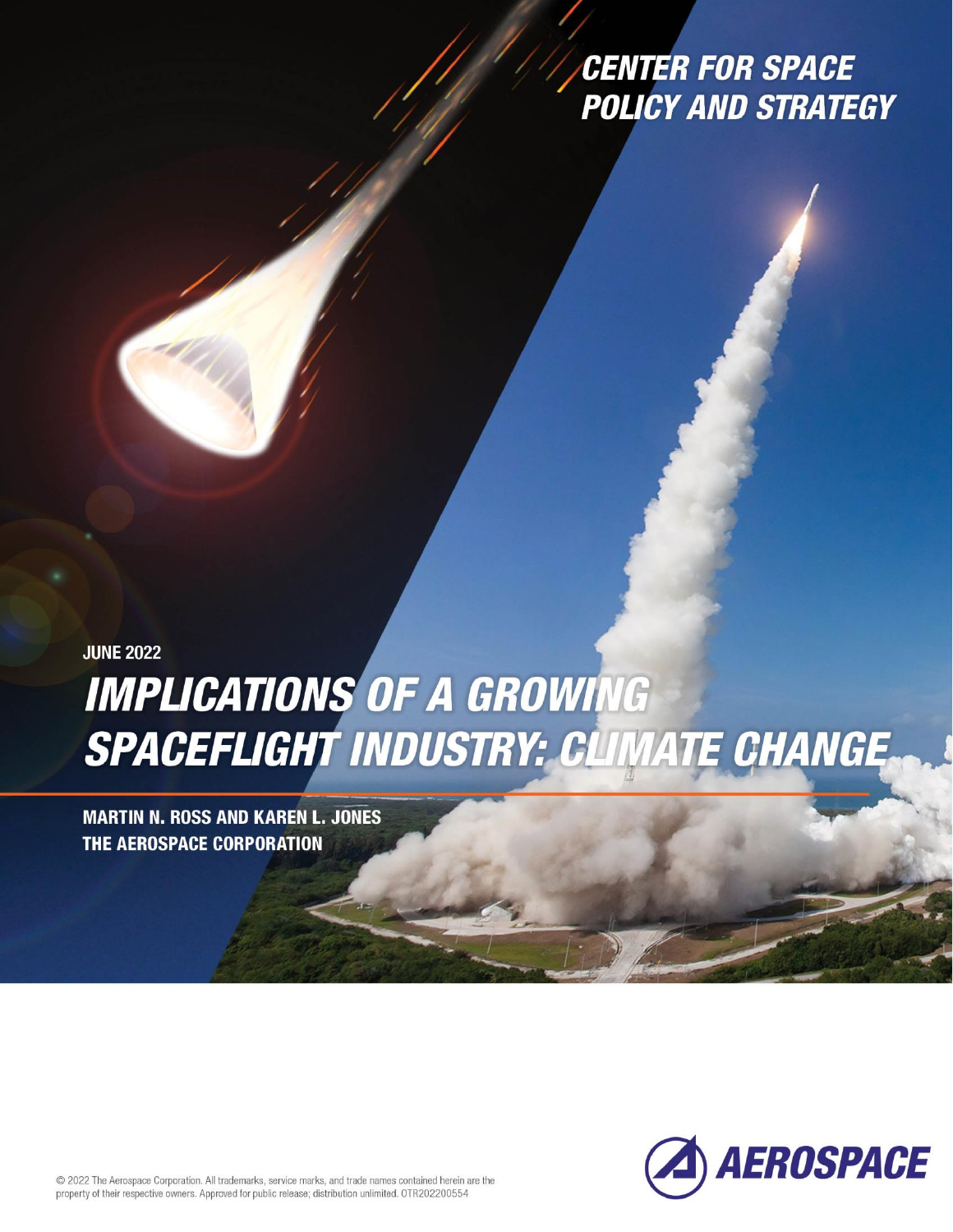#### **MARTIN N. ROSS**

Dr. Martin Ross is senior project engineer for Civil and Commercial Launch Projects. In this capacity, he leads research concerning the effects of space industry emissions, including launch and reentry on global climate and stratospheric ozone. He is developing new interagency strategies to better understand the scientific, economic, and policy implications of environmental sustainability for a growing space industry. Ross conceived and implemented the Rockets Impacts on Stratospheric Ozone (RISO) program for the U.S. Air Force, managing simultaneous airborne and remote sensing measurements of stratospheric rocket plumes. He also served as mission scientist for the joint NASA/NOAA/ Air Force Atmospheric Chemistry of Combustion Emissions Near the Tropopause (ACCENT) project and is a contributor to the World Meteorological Organization's Quadrennial Scientific Assessment of Ozone Depletion reports. He has written more than 50 publications and holds a Ph.D. in planetary and space physics from UCLA.

#### **KAREN L. JONES**

Karen L. Jones is a senior project leader in the Center for Space Policy and Strategy at The Aerospace Corporation. In her role as a space economist and technology strategist, she has been responsible for performing and managing a variety of projects, including federal R&D, research grants, internal R&D projects, commercial space engagements, new space architectures for the Office of Director of National Intelligence, and R&D portfolio management for the Department of Homeland Security. Prior to joining Aerospace, Jones worked as a management consultant for IBM Global Services focusing on the telecommunications industry, and later e-business strategy for commercial companies and the federal sector. Prior to IBM, Jones worked as a management consultant with Arthur D. Little where she was focused on international privatization projects, technology commercialization, environmental consulting, and risk management. Jones has a bachelor's degree in geology from Louisiana State University and an M.B.A. from the Yale School of Management.

#### **ABOUT THE CENTER FOR SPACE POLICY AND STRATEGY**

The Center for Space Policy and Strategy is dedicated to shaping the future by providing nonpartisan research and strategic analysis to decisionmakers. The center is part of The Aerospace Corporation, a nonprofit organization that advises the government on complex space enterprise and systems engineering problems.

The views expressed in this publication are solely those of the author(s), and do not necessarily reflect those of The Aerospace Corporation, its management, or its customers.

Contact us at www.aerospace.org/policy or policy@aero.org

#### **NOTE**

This article originally appeared in in the Journal for Space Safety and Engineering. <https://doi.org/10.1016/j.jsse.2022.04.004>

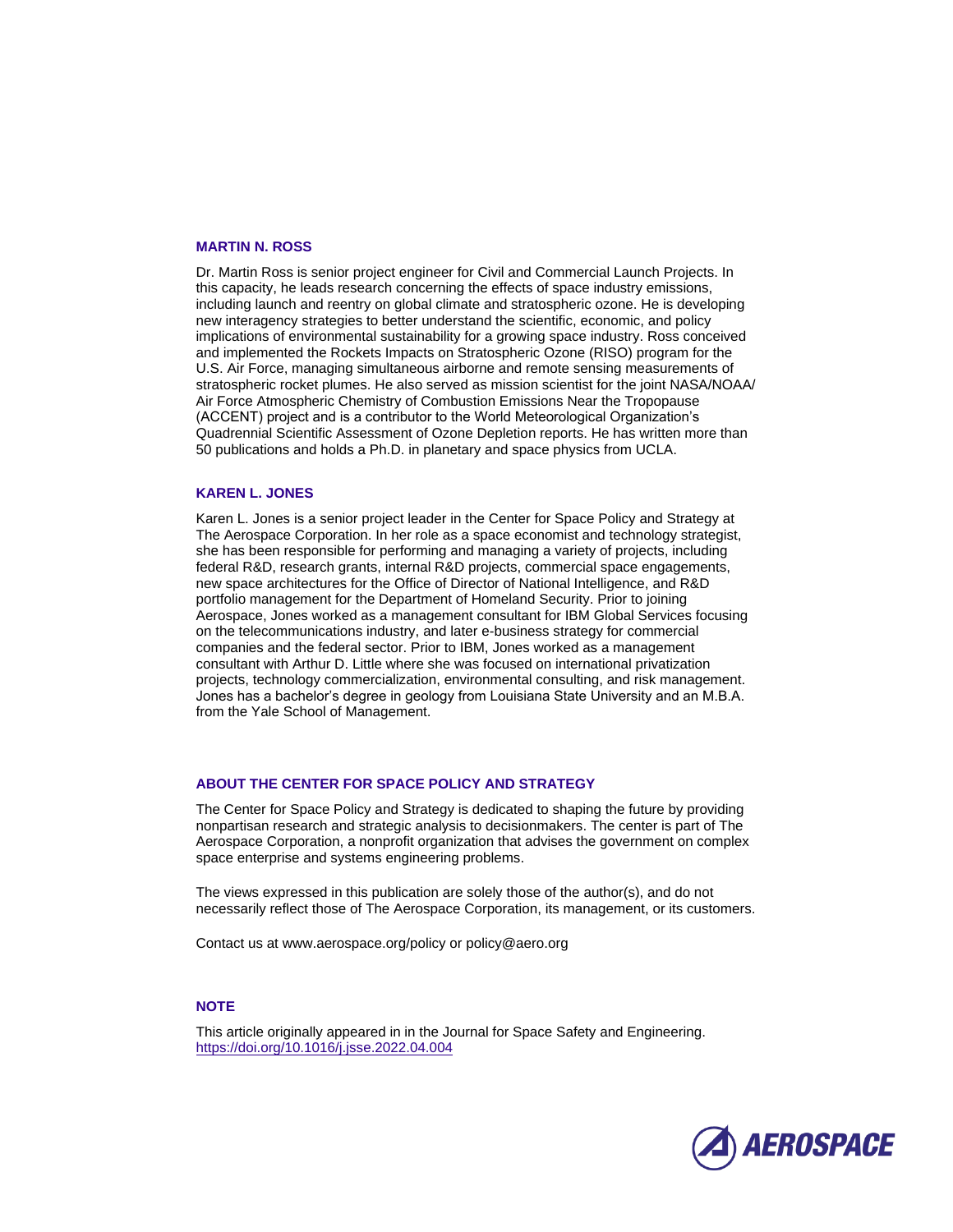# **Summary**

**The global impacts of the spaceflight industry have historically been viewed as limited in scope, without significant change, and therefore not requiring regulatory attention. As a result, little scientific attention has been paid to the impacts of rocket launches and space debris reentries on global climate and stratospheric ozone. The space industry has recently seen revolutionary change and growth with development of heavy lift rockets, deployment of large satellite constellations, and the introduction of new space-based services and rocket propellants. As the profile of the modern space industry rapidly increases, so too will the public interest in understanding how spaceflight affects the atmosphere and the role it plays in the broader scope of global greenhouse gas emissions and climate change mitigation. Though recent scientific research has answered a few outstanding questions about spaceflight's climate impacts, space technology advancements and growth have raised many more. In a relative sense, knowledge of spaceflight's climate impacts has declined. Scientific uncertainties, coupled with increased rocket launches and space debris reentries, mean that a space policy based on an assumption of limited global impacts is no longer appropriate. Policymakers will require a comprehensive assessment of the global consequences of spaceflight in order to make effective and informed regulatory decisions regarding industrial emissions and fossil fuel use. Stakeholders across the space enterprise should recognize the urgency of the need to organize and properly fund a comprehensive assessment of the global impacts of spaceflight. A policy based upon scientific research would forestall unwarranted regulation and ensure regulatory impartiality where regulation is unavoidable.**

# **Once is a Mistake, Twice is a Policy**

Climate change is emerging as the most significant geopolitical concern of this century. The scientific community unanimously predicts that Earth's atmosphere, oceans, and surface will suffer increasing change, the severity depending on the policies taken by humanity with regard to greenhouse gas (GHG) mitigation and adaptation. The federal government is organizing around a multipronged strategy reflecting this reality, including:

 Appointment of a Special Presidential Envoy for Climate in a newly created cabinet-level position serving on the National Security Council and leading the administration's efforts to combat global climate change.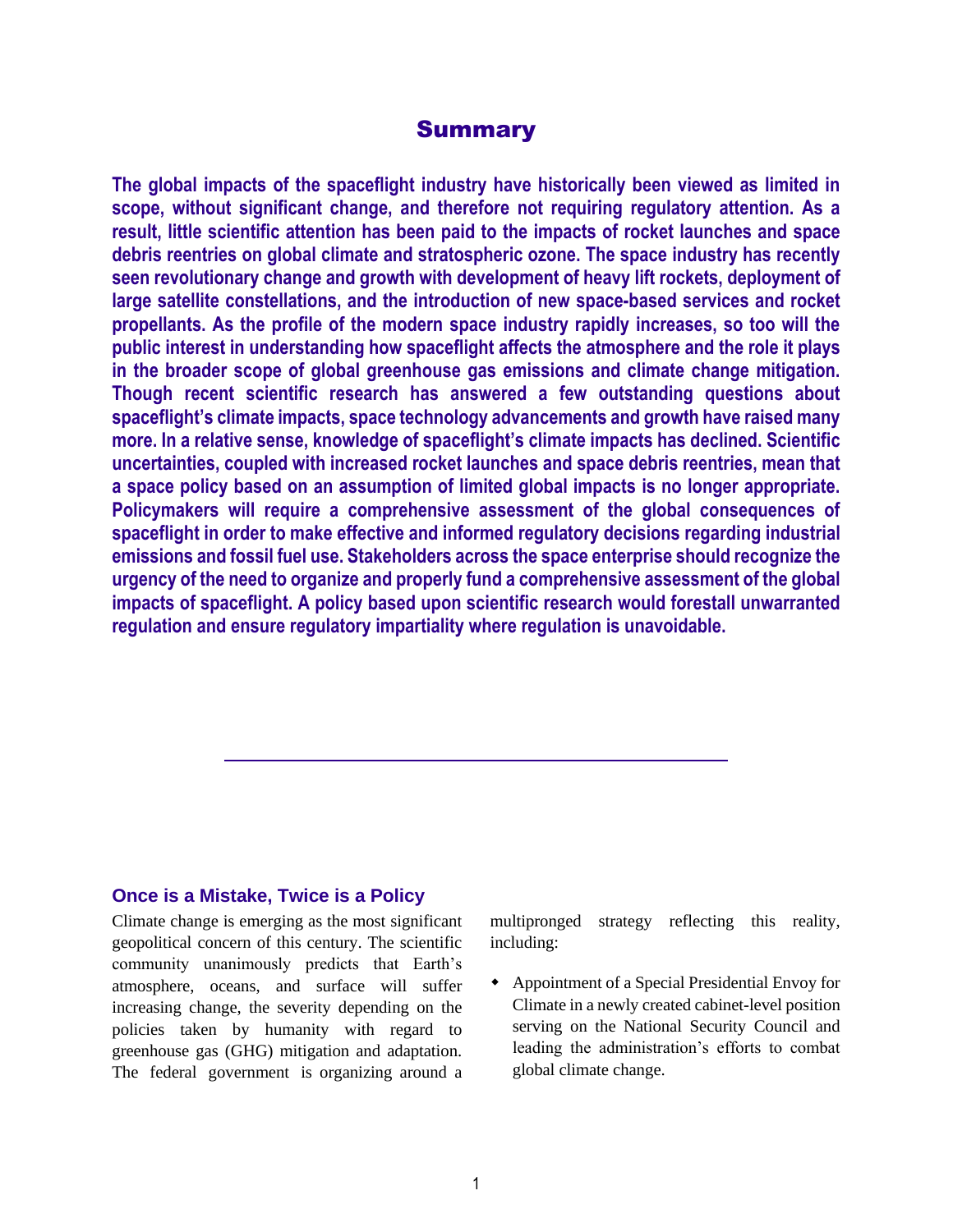- Creation of a National Climate Task Force that includes every White House cabinet secretary and heads of all federal agencies, emphasizing that every part of government is required to deal with climate change.
- The Department of Defense recently issued a comprehensive National Climate Risk Assessment<sup>1</sup> and the Army has released the first service strategy to achieve net-zero emissions by 2050. 2

The commercial sector is also adopting fundamental changes in corporate governance and finance that presume a global response to climate change. Financial institutions, for example, are reducing financial support to hydrocarbon (HC) extraction and investments at risk to a changing climate. The aviation industry is making foundational investments assuming that it will be HC-free by 2050. In some ways, commercial investors that deal with decades-long financial commitments must be the most forward-looking of all institutions.

Accumulation of greenhouse gases (GHGs) in the atmosphere is the principal cause of climate change. Carbon dioxide  $(CO_2)$  and methane  $(CH_4)$  emissions associated with HC extraction, storage, and combustion account for 80 percent of human-caused climate forcing.  $CO<sub>2</sub>$  has a long atmospheric lifetime (hundreds of years) and increased  $CO<sub>2</sub>$  levels become an essentially permanent feature of the atmosphere. CH<sup>4</sup> has a shorter lifetime (tens of years) but has a greater specific climate forcing. Most of the concern of climate mitigation strategies is focused on controlling the concentrations of  $CO<sub>2</sub>$ or CH4 in the atmosphere. Other sources of climate change, such as stratospheric particle pollution, are being studied with increasing attention. Stratospheric particles can have natural and humanproduced sources such as aviation, geoengineering, and spaceflight, the focus of this paper.

Aerosols and particles in the stratosphere can cause global temperature changes comparable to changes from GHGs.<sup>3</sup> The ability of major volcanic eruptions to inject aerosols into the stratosphere, shade the Earth's surface, and significantly reduce surface temperatures has been known for many years. The climate-changing potential of stratospheric particles was first explored in detail in the 1980s within the context of the "nuclear winter" concept.<sup>4</sup> The stratosphere has not suffered a major volcanic injection (Mt. Pinatubo in 1991, for example) in several decades and so the present-day stratosphere is in a relative baseline state where continuous particle sources are in a quasi-steady state with particle removal processes. The baseline stratosphere is of particular interest to climate scientists since the number and types of proposals for stratospheric transport, and associated particle emissions, are rapidly increasing.

#### *It is About the Particles*

Concern about pollution of Earth's sensitive stratosphere by spaceflight-generated particles is relatively new. Until recently, only gas emissions from rocket launches were of interest to scientists and policymakers. Recent calculations unmistakably showed that, between the gases and particles released during launch and reentry, the particles unmistakably have the greatest impact on climate.<sup>5</sup> The turn of attention toward spaceflight particles as a result of those calculations is underscored by increasing use of soot particleemitting HC rockets and atmospheric disposal of low Earth orbit (LEO) satellites and space debris. Both present the stratosphere with the prospect of an increasing source of directly injected particles. But this recognition is arriving into a policy void without direction, analogous to the recognition that space debris presented a serious hazard to newly launched spacecraft.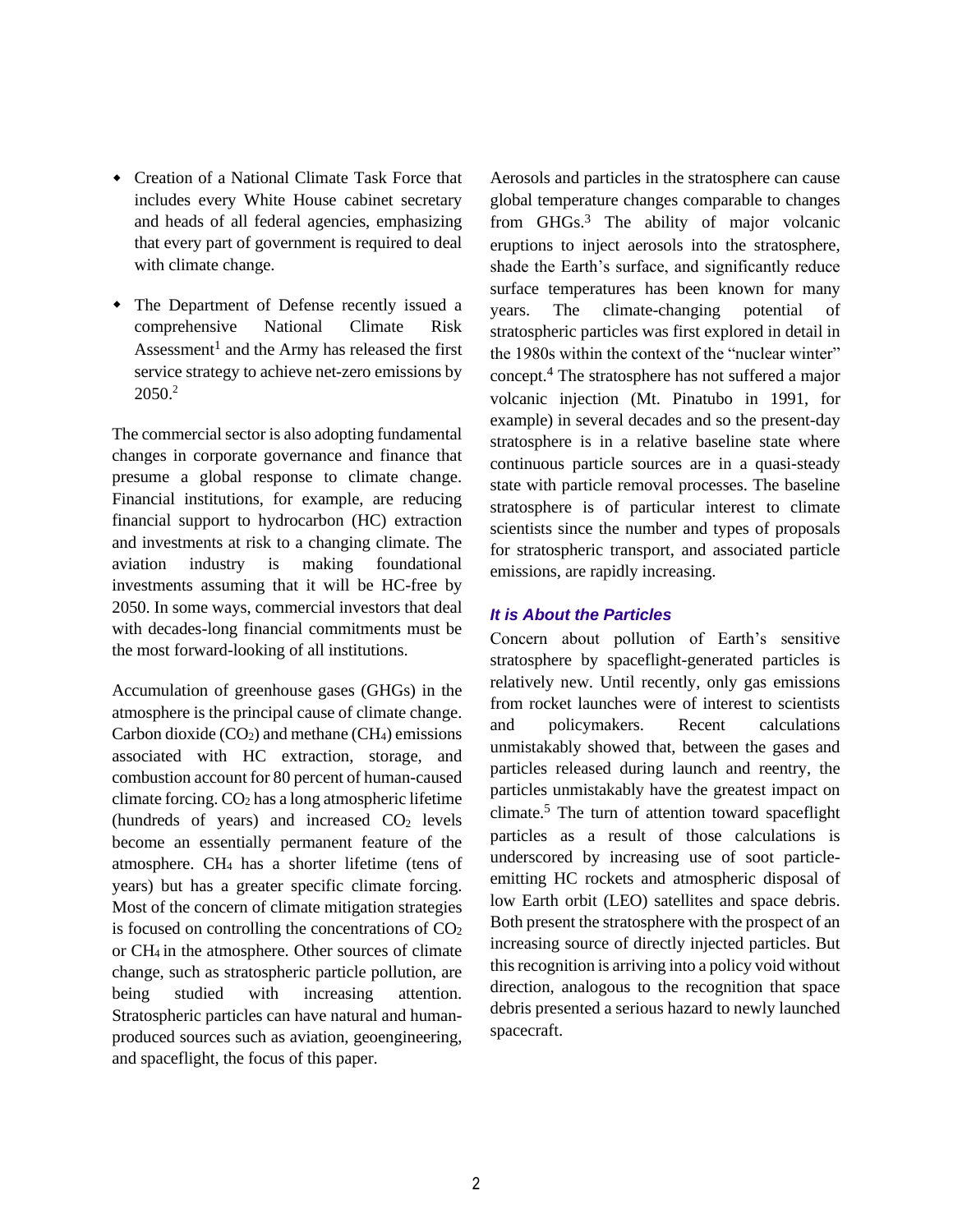For many years now space debris has been acknowledged to present a serious risk to continuing space operations and industry growth.<sup>6</sup> Nevertheless, policy and practice to decisively deal with the problem is not yet in place, even as the number of LEO spacecraft grows without obvious bound, the frequency of debris collisions increases, and a sense of crisis emerges. If early space stakeholders included visionaries who could imagine a future with thousands of LEO satellites and accumulations of hundreds of derelict rocket stages, perhaps policy and regulatory actions would have mitigated orbital debris. If international space traffic management standards had been enacted then, when there were only a few spaceflight actors with limited interests, space debris would not have become the existential crisis faced today.

With hindsight, we can appreciate the formidable technical, geopolitical, and national security obstacles that prevented early identification and resolution of the problem. Regardless of the cause of early inaction, space debris was not addressed, and the situation evolved into a classic example of a "Tragedy of the Commons." Half a century ago, a potential problem clearly presented itself, but a lack of vision prevented good policy from being established when the problem was in its nascent stage. The result is that some regions of Earth's orbital space present hazardous conditions due to debris accumulation and the future use of LEO more generally is in some question.

## *Ozone Depletion and Climate Change: Inadequate Research*

Today, emissions from rocket engine combustion and space debris reentry vaporization (colloquially, "burn up") present a distinctive echo of the space debris predicament. Rocket exhaust plumes and reentry burnup dust emitted into the middle atmosphere negatively impact the global atmosphere through two main effects. First, spaceflight emissions deplete the ozone layer.<sup>7</sup>

<span id="page-4-0"></span>Historically, this has been the foremost concern because solid rocket motors inject chlorine gas directly into the ozone layer and ozone protection has been subject to strong international regulation since 1987.<sup>8</sup> Second, particles emitted during launch and reentry affect the flow of radiation and global circulation in the atmosphere. <sup>9</sup> These thermal and dynamical changes result in a change in Earth's energy balance between incoming solar radiation energy and outgoing thermal infrared energy. This radiative forcing causes changes in temperature at the surface and in the stratosphere which, in turn, contributes to ozone depletion.<sup>10</sup>

<span id="page-4-2"></span>Like space debris 60 years ago, spaceflight emissions have not been a priority for the research or policy communities. The literature on launch emissions is sparse and the present state of understanding is poor; reentry emissions are understood even less. A modest airborne science campaign 25 years ag[o](#page-4-0)<sup>9</sup> added important new data on the impact of launch emissions on stratospheric ozone that helped remove Solid Rocket Motors (SRMs) from regulatory consideration. That new data, coupled with falling launch rates in the 1990s, permitted a conclusion that ozone depletion and climate forcing caused by spaceflight emissions was only "small," <sup>11</sup> though the limits of small were not defined.

<span id="page-4-3"></span><span id="page-4-1"></span>Today, the situation has changed. The global launch rate has recently been growing 8 percent per year and is expected to accelerate further. By most estimates and analyses from space planners, the pace and size of launches and reentries, and therefore emissions, will rapidly increase in coming years.<sup>12</sup> The rate of destructive reentries that inject particles into the stratosphere from above will dramatically increase as recently launched LEO communication satellites reach end of life<sup>13</sup> and active removal of the most hazardous space debris begins.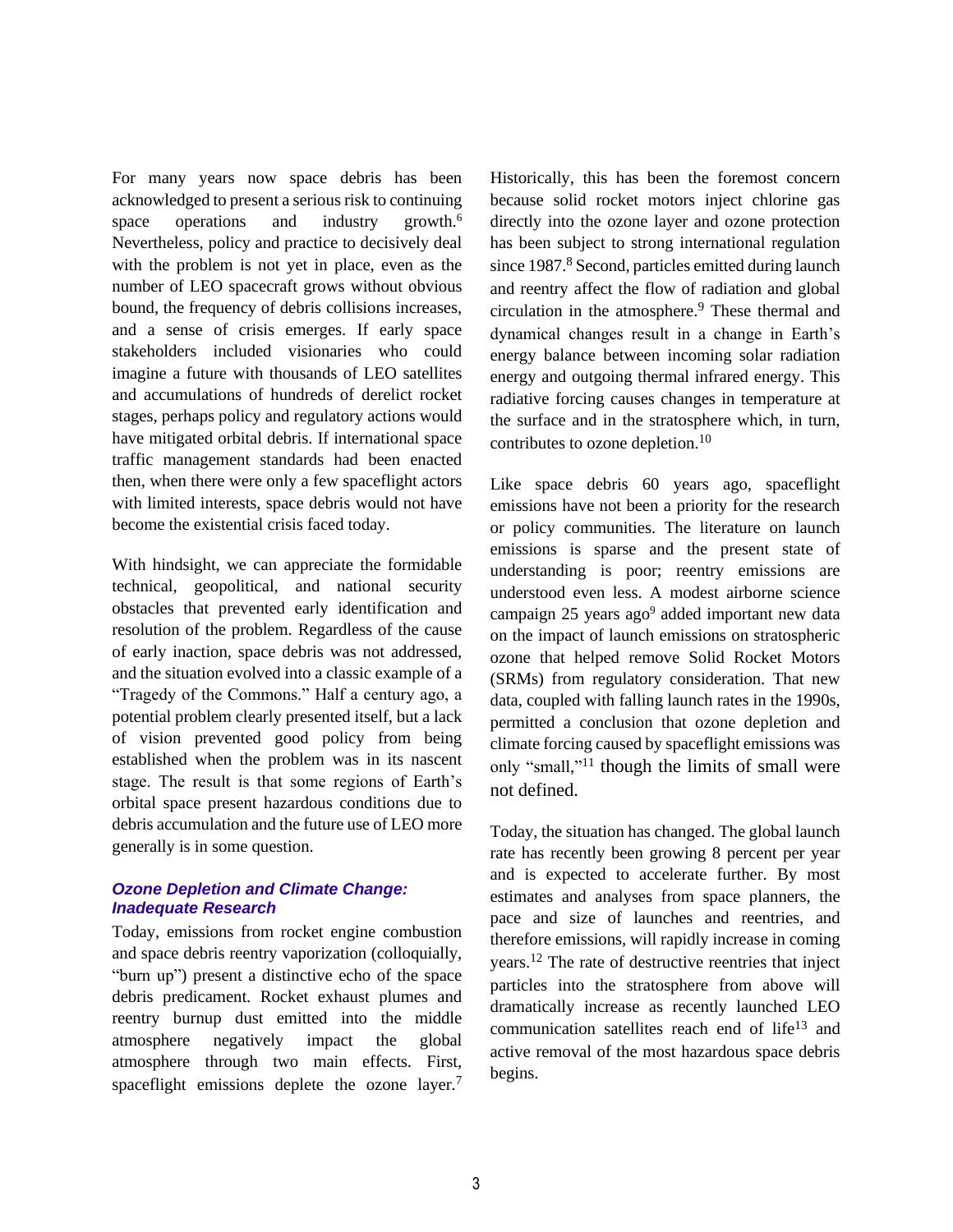Potentially harmful emissions that are both rapidly growing and poorly understood—as spaceflight emissions are today—present policymakers with hard regulatory choices. Regulators must protect against worst-case impacts within the uncertainties presented to them. This can result in overly restrictive or even inappropriate regulation with the potential to cause harm to the industry in question. The potential harm includes misallocation of investment, uninformed public discussion, and operational limitations that might compromise performance and profitability without achieving the intended regulatory benefit. Today, the elevated sense of urgency to avoid a future climate crisis suggests that spaceflight is under increasing scrutiny for regulation. A conflict between continuing fastgrowing launch and reentry emissions, on one hand, and increasing control of atmospheric pollution, on the other, seems inevitable in the long term. This predicament was first pointed out in the context of reusable launch vehicle profitability and protection of the ozone layer.<sup>14</sup> The timing of the conflict will be determined by the aggressiveness of international regulators and their confidence in the science of launch emissions.

The next section briefly describes how rocket engine combustion and reentry vaporization affect the atmosphere. While some progress has been made understanding these emissions in recent years, more questions have been raised than answered as new atmospheric processes are discovered and new space technologies widen the scope of potentially important emissions.

# **Space Vehicle Emissions and the Global Atmosphere**

Space industry operations emit gases and particles that affect the composition and temperature of the atmosphere from the surface to the upper atmosphere, where satellites orbit.<sup>15</sup> Rocket engines emit combustion products into every layer of the atmosphere according to propellant combinations

used. Derelict spacecraft and spent rocket stages reentering the atmosphere emit a burst of gases and particles into the mesosphere that drift downward and join the launch particles in the stratosphere.

At first glance one might think that spaceflight emissions could not possibly be an important pollution source compared to other industries such as aviation. Rockets burn about 0.01 percent of the fuel that aircraft do each year. But this comparison is misleading. The special nature of spaceflight emissions makes them incomparable to aviation or any other industry. Spaceflight is the only human activity that injects pollution directly into the sensitive middle atmosphere where the overturning circulation lags and emissions take half a decade to wash out. By contrast, aviation emissions wash out in weeks. And compared to jets, rocket engines can be prodigious soot producers, emitting hundreds of times more soot than jet engines, per kilogram of fuel.<sup>16</sup> And of course, aviation has no equivalent to the enigmatic dust particles produced during reentry. Finally, spaceflight alone emits directly into altitudes overlapping important atmosphere features, such as high-altitude clouds and the ozone layer. Comparing spaceflight and aviation emissions is like comparing apples to oranges.

#### *Gas Emissions*

More than 90 percent of rocket engine exhaust is composed of carbon dioxide  $(CO<sub>2</sub>)$  and water vapor (H2O) for every propellant type. (Alternate carbon and hydrogen forms, such as CO and H2, are also emitted but are presumed to oxidize.)  $CO<sub>2</sub>$  is a well understood, long-lived GHG that produces a global climate forcing. The annual  $CO<sub>2</sub>$  emission from rockets is a vanishingly small fraction of all GHG emissions and so, without any doubt, spaceflight does not play a significant role in GHG climate forcing. H2O emissions, in contrast, are short-lived and its accumulation and impact are more complicated. H2O emission altitude determines the impact; only stratospheric  $H_2O$  accumulates to a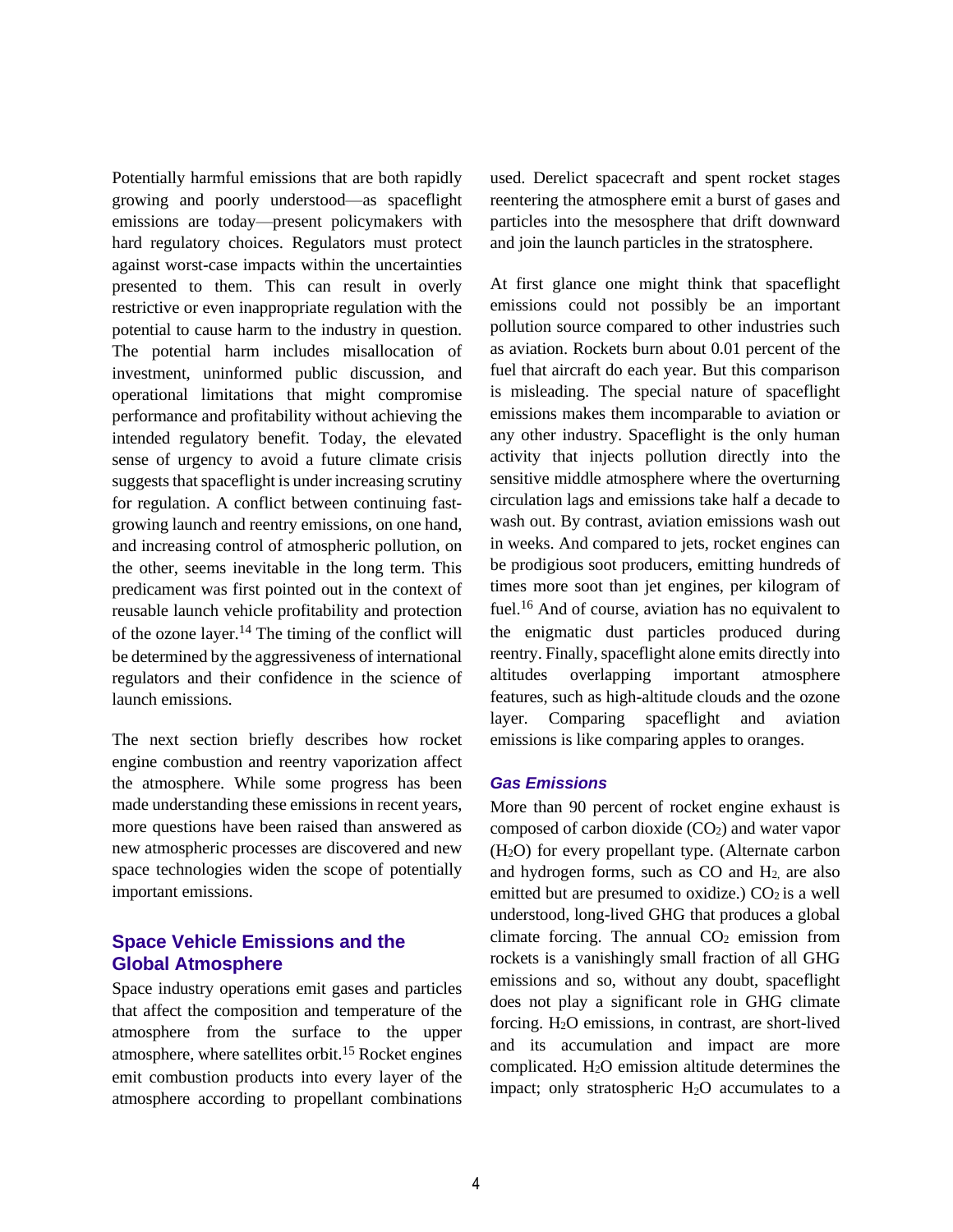steady state to produce a small climate forcing. Climate models show that rocket  $H_2O$  will also cause increased high altitude (noctilucent) clouds<sup>17</sup>, though their climate impact is not significant. The models show unambiguously that the climate and ozone impact of rocket  $CO<sub>2</sub>$  and  $H<sub>2</sub>O$  emissions are not significant. The space industry could double many times over and the  $CO<sub>2</sub>$  and  $H<sub>2</sub>O$  impact on both climate and ozone would remain within the bounds of normal atmospheric variability.<sup>18</sup>

Other gases emitted by rockets include hydrochloric acid (HCl), that is of concern for ozone depletion. Control of chlorine pollution in the stratosphere was the original concern of the Montreal Protocol when chlorofluorocarbons (CFCs) were banned. SRMs are widely used in various configurations and at all altitudes though only stratospheric emissions affect ozone. Present-day SRM chlorine emissions account for about 1 percent of the ozone loss caused by the long-banned CFCs. The ozone layer is healing from the CFC era so that smaller sources of stratospheric ozone loss, natural and humanproduced, may see increased attention in coming years. The launch industry will increasingly be dominated by liquid-fueled propellants, however, so that chlorine emissions are not likely to be a significant future concern. SRMs do have unique rocket propulsion applications though and they will continue to play a role in the global launch industry. SRM emissions should be better understood and monitored with appropriate focus in coming years.

Nitrogen oxide  $(NO<sub>x</sub>)$  gas produced by rocket engine combustion or heating of the atmosphere during spacecraft or space debris reentry plays a role controlling stratospheric ozone levels. Rocket and reentry  $NO<sub>x</sub>$  sources are thought to currently cause relatively small ozone depletion, similar to the global loss from SRM chlorine.<sup>19</sup> In contrast to stable SRM emissions, reentry  $NO<sub>x</sub>$  emissions are likely to greatly increase through LEO constellation maintenance and active space debris removal.<sup>[13](#page-4-1)</sup> Though small today, the potential for growth

suggests that spaceflight  $NO<sub>x</sub>$  emissions should be better understood.

#### *Particle Emissions*

The climate impact of surface transport is dominated by  $CO<sub>2</sub>$ . For aviation,  $CO<sub>2</sub>$  and particles (contrails) have impacts with comparable amplitudes. For spaceflight, particles uniquely play the largest role.<sup>5</sup> Spaceflight emissions are composed of three particle types: (1) Soot particles (black carbon or BC) mainly from hydrocarbon fueled rocket engines; (2) Alumina (Al2O3) particles from SRMs; and (3) A complex mix of particles produced during destructive reentry burn up. Currently, BC and alumina are the largest sources. In the future, the reentry particles may become the largest source.

<span id="page-6-0"></span>Spaceflight particles accumulate in the stratosphere to a steady state as new ones from recent launches and reentries replace older ones removed by sedimentation and mixing. These particles form distinct (limited in altitude and latitude) layers, too thin to see without instruments, according to their size and composition.<sup>20</sup> Stratospheric particles scatter and absorb a small amount of sunlight, heating or cooling the atmosphere depending on composition and also serve as surfaces that promote specific chemical reactions involving ozone. Some characteristics of rocket particles in the stratosphere have been measured from high altitude aircraft in fresh and aged plumes<sup>21</sup> and in the stratospheric background accumulation. The details of these radiative and chemical processes for spaceflight particles remain unclear.

It is known that particle surfaces convert background inactive chlorine into active forms, causing ozone depletion. Available research, while inadequate to support a detailed assessment, suggests that present-day global ozone loss from SRM alumina surface is comparable to the losses from the associated SRM chlorine gas emissions, about 1 percent of CFC loss, though with larger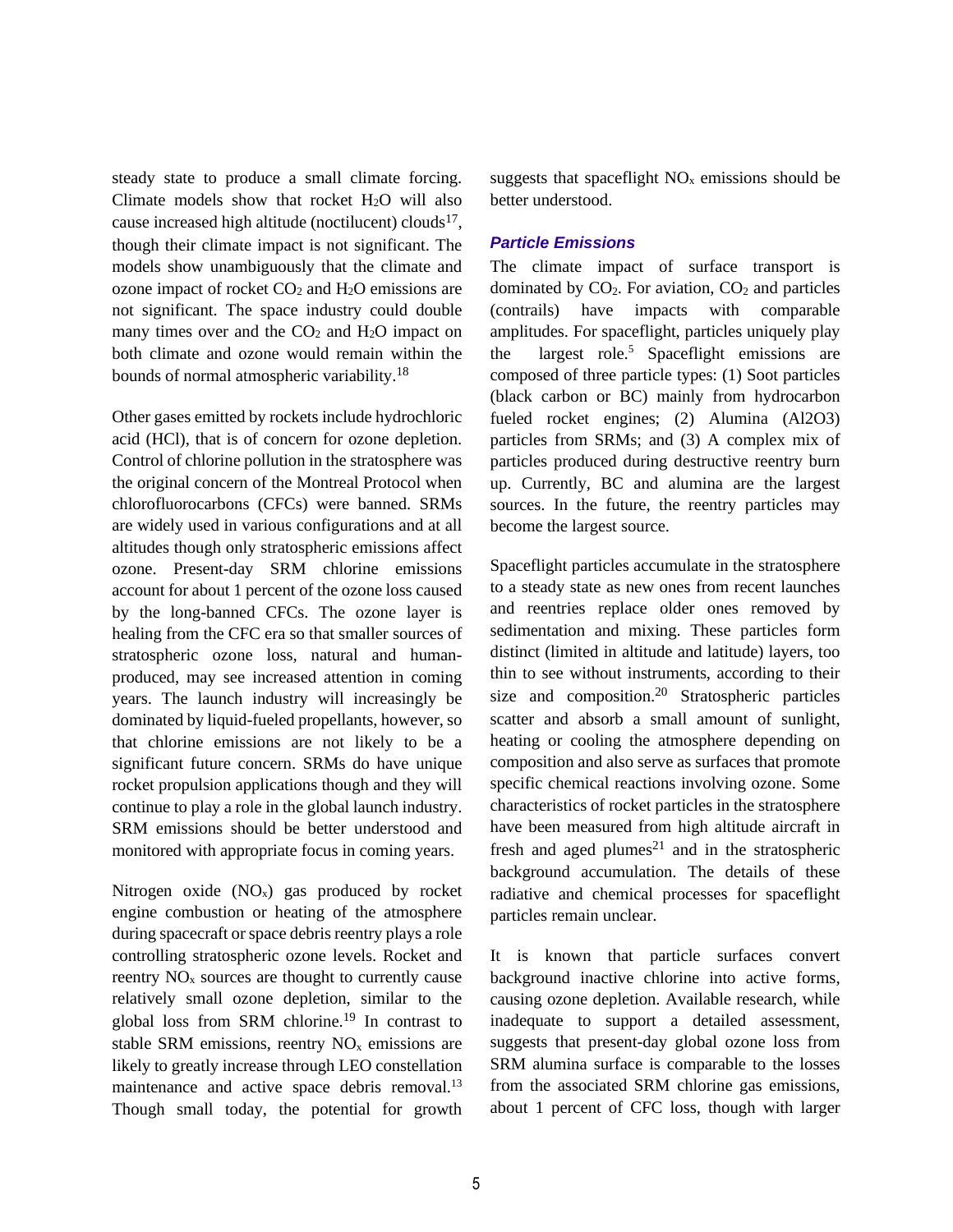unknowns. BC and reentry particles also have the potential, though speculative, to support ozonedestroying chemical reactions on their surfaces. Until the microphysics of each of the spaceflight particle types is measured from aircraft in stratospheric plumes, ozone loss remains a puzzle, with uncertainties pointing to larger values.

The most important way that spaceflight emissions affect the global atmosphere is by absorbing or scattering a portion of downward solar radiation.<sup>22</sup> Conceptually, spaceflight particles convert solar visible energy into thermal energy, warm the stratosphere, and cool the surface a small amount. In this way, rocket emissions are thought to act similarly to particle-based solar radiation management (so-called geoengineering) techniques. [10](#page-4-2) Calculating the climate forcing from the various particles is complex, requiring the application of sophisticated climate models that take into account complex feedback processes in the atmosphere.

The newest research shows that an idea that particles act as a kind of "umbrella" to cool the Earth's surface $22$  has turned out to be only partly correct. The most recent model of rocket BC emissions $20$ shows that rocket BC particles change the Earth's albedo more effectively than the surface temperature. According to this up-to-date view, the surface climate forcing and temperature change is smaller, and the stratospheric forcing is larger, than previously thought. Whether the same ideas hold true for alumina and reentry particles is not known; these particles have not yet been modeled. The total climate impact of all spaceflight particles presents, like ozone depletion, a potential for surprise in the direction of greater impacts.

The stratospheric climate forcing from BC particles causes a warmer stratosphere, which means ozone depletion. Since the 1990s, it was assumed that only solid-fueled rockets cause ozone loss and this bias has informed decisions about where to focus the limited research resources: to SRM emissions. But the new models emphatically show that stratospheric heating associated with BC-producing liquid-fueled rocket engines also cause ozone depletion. Preliminary calculations show that HC BC particle ozone loss is comparable to SRM chlorine gas ozone loss.<sup>[20](#page-6-0)</sup> The stratospheric heating phenomenology associated with particles is general so that reentry particles also could reasonably cause ozone loss. Whether reentry particle heating and ozone loss could be comparable to launch is anybody's guess.

# <span id="page-7-0"></span>*Adding it Up*

<span id="page-7-1"></span>There is a commonly held interest to simply describe the impacts of space travel in order to compare to aviation or promote policies affecting rocket launches.<sup>23</sup> These efforts aim to consider only CO2 emissions in a single, easily understood parameter, such as a "carbon footprint." But as shown in previous sections, climate forcing is not easily comparable for emissions with different altitudes and timescales. Proper spaceflight metrics could be crafted by researchers (aviation emissions have a number of different metrics) but this requires direction from policymakers.

The actual climate forcing and ozone loss from spaceflight emissions are not well enough understood (aside from  $CO<sub>2</sub>$  and perhaps  $H<sub>2</sub>O$ ) to evaluate metrics with confidence in any case. Climate models have not been applied with a consistent methodology to consider each compound from all propellant types and the reentry particle problem remains an enigma. Using specific terminology developed by climate scientists to express confidence levels about facts and understanding<sup>24</sup> current assessments of present-day or future ozone depletion and radiative forcing have Low Confidence, meaning less than a 50 percent chance of being correct. This level is not consistent with the level that policymakers will need when they turn their attention to spaceflight.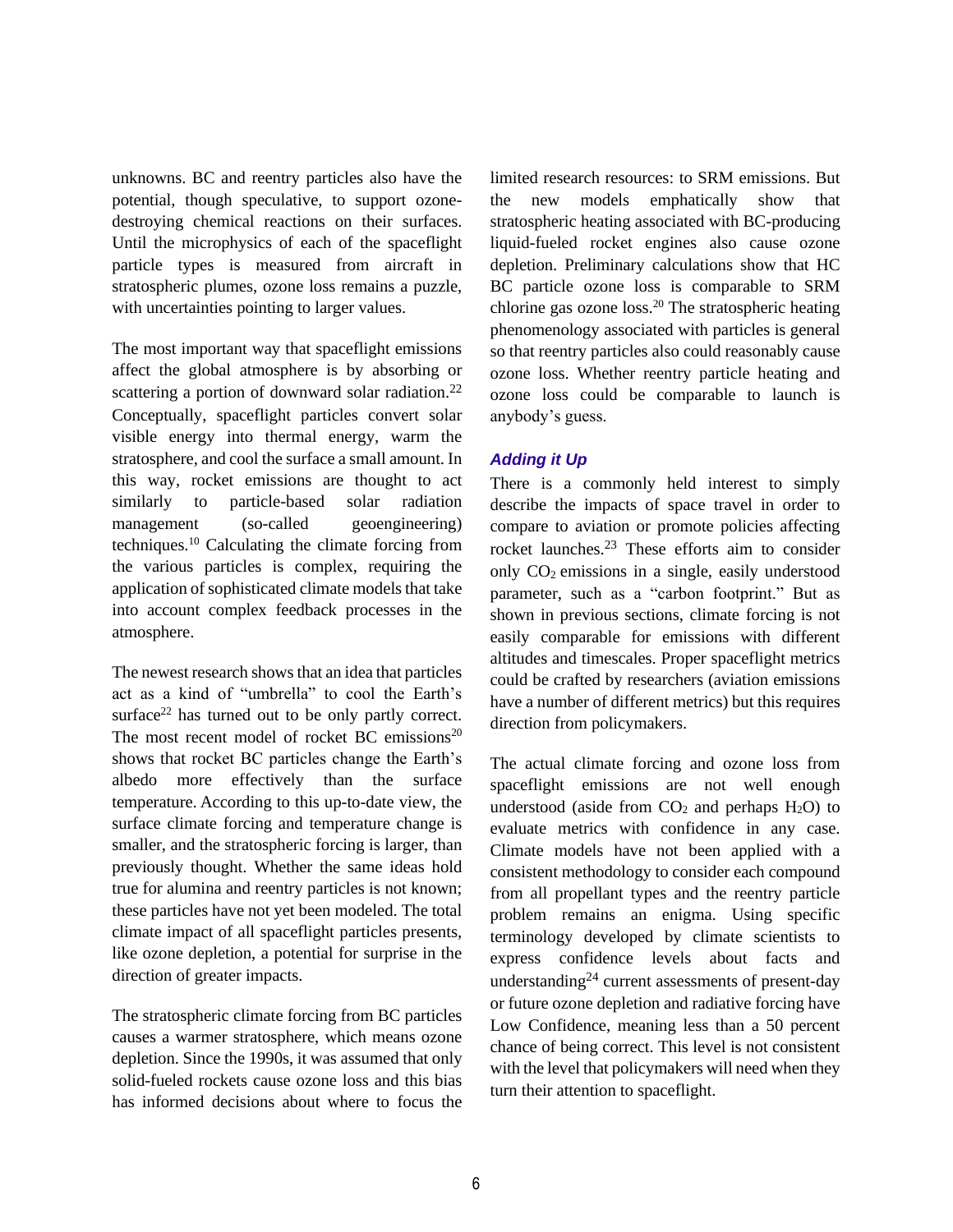# **The Current Policy Environment**

The global perception of risk has undergone revolutionary change in recent years. The COVID-19 pandemic and European security situation make clear the need for global risk event planning. This includes climate change. Nearly every economic sector recognizes the risk presented by climate change and has begun to plan for a future without fossil HCs. The need to avoid a climate crisis has affected the transportation sector more than any other. Spaceflight represents a small, and yet manifest, form of transportation that is growing more rapidly than any other.

The perceived "smallness" of spaceflight's impacts, a result of past policy, has helped spaceflight develop relatively free of regulation. But this freedom also presents a kind of policy void. Though regulation undeniably presents a challenge to spaceflight's long-term future, current policy is not providing clear-cut direction for future development. Automobiles and aviation, for example, have clear policy direction to be carbonfree by 2050. Such policy direction allows for ample time to adapt and innovate appropriate alternatives. Spaceflight has no direction of this kind. Indeed, the industry is investing in liquid natural gas-fueled launch vehicles that will considerably increase the space industry's use of HCs.

Still, spaceflight does not take place in a policy mix that entirely ignores environmental impacts. But current policy is based on a half a century old regulation that is to a great degree unenforceable, does not extend beyond national boundaries, and is not as scientifically rigorous as possible. The following section paints a rough sketch of the current regulatory levers with an eye towards anticipating the future.

## *National Environmental Protection Act (NEPA)*

Current national policy towards spaceflight emissions is based on the National Environmental Protection Act (NEPA)<sup>25</sup>, established in 1974 to evaluate the impact of proposed government activities. For any major federal action, The Act requires that a federal agency analyze the impacts and prepare a report\* that describes how the action will affect the environment, including the atmosphere, and what mitigation measures are required to allow the federal agency to comply with a range of environmental laws and move forward. The NEPA process is procedural and has no direct regulatory power. Instead it drives authority through identification of environmental statutes, federal licensing or permitting processes. Since NEPA is engaged at the federal agency level, its application has been seen as variable, depending on agency politics, and NEPA actions have been often challenged in the court system.<sup>26</sup> Advanced technologies are difficult for NEPA; it was written during a time of relatively slow innovation and tech investment. The comments below illustrate weakness in the NEPA process related to space systems.

Consider, for example, a large LEO constellation that includes a launch element and a satellite element. NEPA analysis of the launches is required by the FAA in order to obtain a launch license. Analysis of radio frequency spectrum use is required by the FCC to obtain an operating license. But a launch license does not assess satellite disposal and the FCC does not require any NEPA analysis, though there are legal arguments that it should.<sup>27</sup> By this fragmented process, the global impact of atmospheric disposal falls through the

<sup>\*</sup> The NEPA review can involve three different levels of analysis: Categorical Exclusion determination (CATEX), Environmental Assessment/Finding of No Significant Impact (EA/FONSI), or a longer Environmental Impact Statement (EIS) which involves public participation.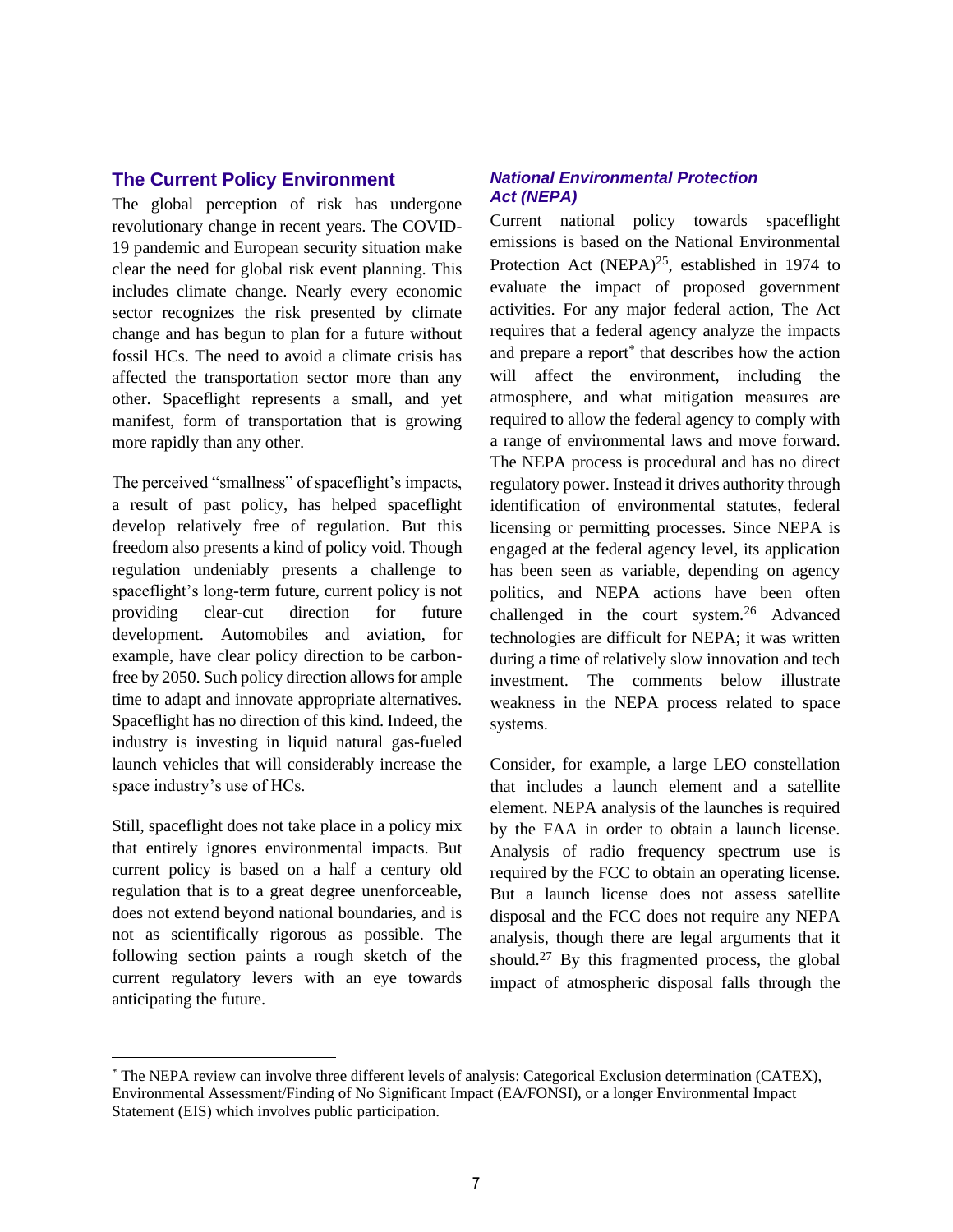cracks without environmental analysis. Because the NEPA process is organized by agency function, as if satellite launch and end-of-life disposal are uncorrelated, one is covered by NEPA and the other is not. In reality, of course, launch emissions imply reentry emissions and NEPA should account for this correlation. But "enterprise" level-analysis was not yet a concept in 1974 when NEPA was made law.

NEPA documentation is usually prepared by technical or environmental consultancies, at the behest of the license applicant, without direction from the scientific community that best understands the impacts of pollution. NEPA documentation is subject to public review, but not scientific review. Relatedly, NEPA does not require that new scientific research be done even if gross uncertainties were recognized in documentation. An applicant's EIS may simply note uncertainty and make no effort to reduce it, even for required items. As a result, NEPA documentation often ignores important climate and ozone impacts.

Finally, NEPA regards each system under review as uncorrelated and requires only analysis of emissions directly associated with the specific system under review. NEPA, therefore, is unconcerned with cumulative and global impacts. Even as systems claim a "finding of no significant impact" (FONSI), according to NEPA, the cumulative impact of that class of system remains unexamined. Proposals to improve NEPA and bring it up to date after half a century are seeming unlikely to succeed<sup>28</sup>, bringing further uncertainty to the environmental information needs of future systems.

## *The Montreal Protocol*

The Montreal Protocol is unquestionably credited with saving the ozone layer<sup>29</sup> and is widely seen as the most successful international agreement of its kind. Despite changes in the political situations among the party nations, the Montreal Protocol has remained a strong regulatory force since its inception in 1987. As evidence of continuing strength, in 2021, the Montreal Protocol banned a class of compounds known as hydrofluorocarbons (HFCs).<sup>30</sup> Importantly, HFCs were not banned because of ozone depletion (they were replacements for CFCs), but rather because of predicted future climate impacts. These are important points: Though the ozone depletion problem is considered solved, the Montreal Protocol still regulates globally and is doing so based on predicted climate scenarios, not present-day impacts.

Regulations associated with the Montreal Protocol have not specifically addressed rockets (or aircraft) that emit directly into the stratosphere. Compounds are identified for global phase-out based on a calculated Ozone Depletion Potential (ODP), a metric that compares a compound's ozone depletion (per unit mass) to the ozone depletion caused by a standard compound. ODP is strictly defined only for gases released at the Earth's surface, however, so that rocket emissions cannot formally be assigned an ODP for assessment. Instead, ozone depletion  $assessments<sup>11</sup>$  $assessments<sup>11</sup>$  $assessments<sup>11</sup>$  adopt subjective descriptions (such as "small") based on analyses in the scientific literature which, as noted, has not kept up with space technology developments.

Coupling qualitative analysis such as "small" with Low Confidence scientific understanding of rocket emissions leads to a clear policy gap that presents a risk for space launch. That is to say, rocket emissions impacts are ill-understood while the regulatory metric is ill-defined. This policy gap appears at a time when the Montreal Protocol remains an influential multilateral instrument, regulating compounds based on global ozone protection and climate forcing. And while the Montreal Protocol saved the ozone layer from severe degradation, the problem of ozone depletion is not fully solved. Ozone levels are still declining in some regions.<sup>31</sup> This suggests that the Montreal Protocol might yet be applied to small impacts that have large uncertainties, such as spaceflight emissions.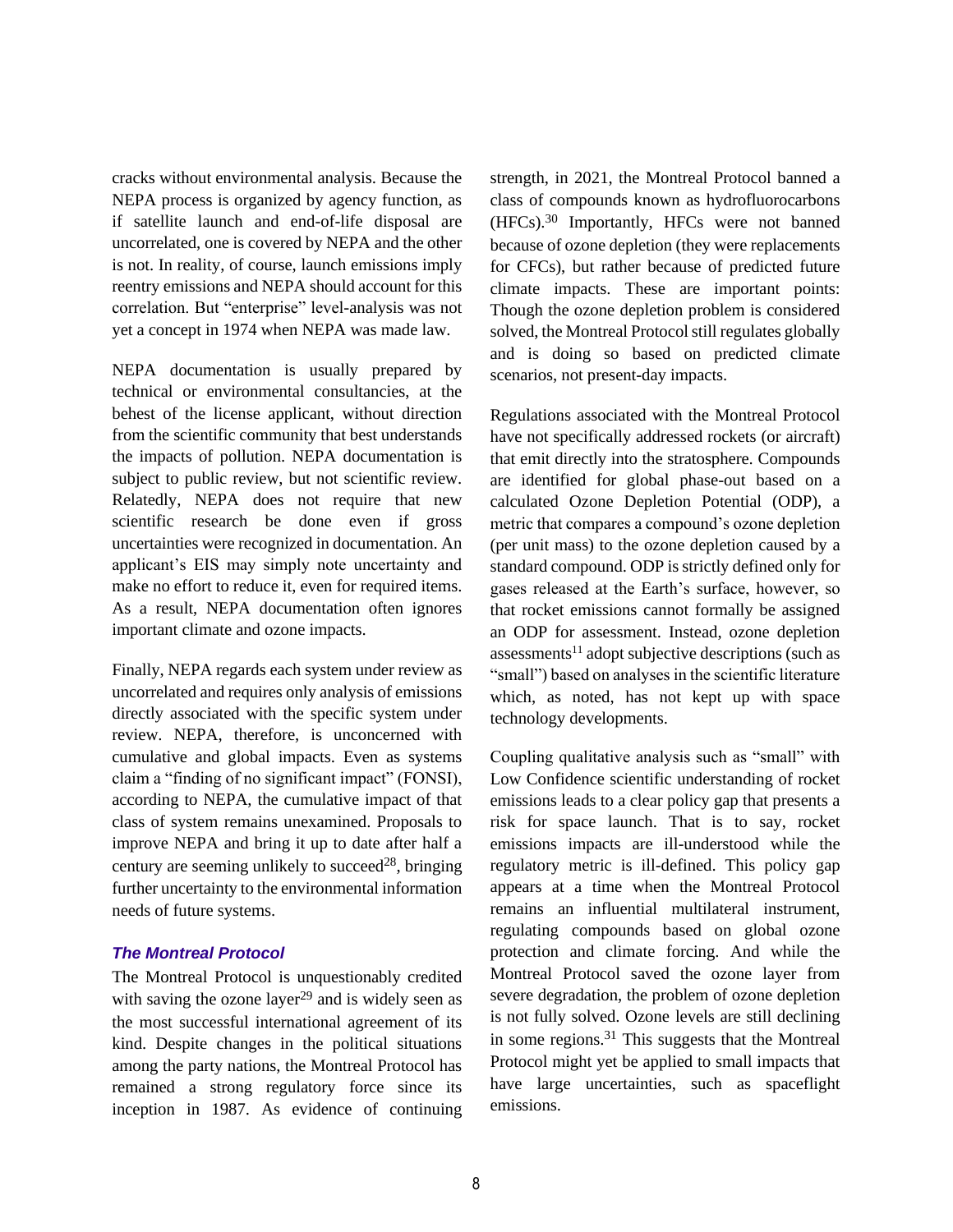Weakness in the understanding of rocket emissions, lack of formal metrics, and the continuing influence of the Montreal Protocol present an obvious risk of sudden and unanticipated change in the status of rocket emissions with respect to international regulatory attention.

#### *Space Law*

Finally, International Space Law, as promulgated through the Outer Space Treaty of  $1967^{32}$ , has nothing to say about the atmospheric emissions problem. Article IX relates to activities in space that would "cause potentially harmful interference with exploration and use of space" and has been interpreted as the treaty's hook to orbital debris concerns. Article IX also could be linked to launch emissions and their potential for "harmful interference" with launch activities, but this would stretch Article IX beyond its original intent even farther than in the case of orbital debris. Rocket emissions from upper stages do add to the debris problem in low Earth orbit (mainly slag from SRMs), though this is a separate issue from stratospheric pollution.

The Committee on the Peaceful Uses of Outer Space at the United Nations (COPUOS) is the body that helps manage the terms of the Treaty on Principles Governing the Activities of States in the Exploration and Use of Outer Space, more commonly known as the Outer Space Treaty. The document pointedly notes that signatories of the treaty, which include the U.S., are responsible for the actions of any nongovernmental activities based within their borders. This could happen most obviously with collisions and reentry debris reaching the surface, but it is not a stretch to consider COPUOS applying to cases of emissions that affect the atmosphere in specific ways that have greater amplitude for one country (e.g., latitude) than another. At the least, spaceflight's climate and ozone impacts are part of the entire scope of international discussions and are always, if only in a small way, on the negotiating table.

Space travel has enjoyed a special standing that began with national Cold War imperatives at the beginning of the Space Age. Spaceflight activities were considered beyond the reach of the kind of environmental considerations that helped sideline other activities, such as supersonic transports. This status is, to some extent, the result of policy inattention from the scientific and regulatory communities. Research has been minimal and inconsistent. The hint of regulation due to ozone depletion has been a faint, but always present (e.g., SRMs), concern as the Montreal Protocol continues to protect the ozone layer. Situations of this kind are inherently unstable and prone to a sudden change in status, thus posing a risk to space launch. The next section discusses developments that might precipitate such a change.

# **Agents of Change**

The current laissez-faire regime of space industry regulation is unlikely to persist indefinitely. Emissions growth is significant and unpredictable just as the global imperative to protect Earth's climate also increases.  $33$  The spaceflight community, no matter how distasteful government intervention might seem, should formulate a strategy that acknowledges the risks posed by a sudden change in regulation and manage them as for any other risk. Policy experts understand abrupt change in terms of a "tipping point" where sudden changes in public perception occur after a consolidation of small changes that have taken place over a long period of time.<sup>34</sup> A previous review of space industry environmental policies<sup>35</sup> predicted that the space industry "…must prepare for a 'tipping point' wherein the scientific and regulatory communities become aware that space industry emissions are rapidly and abruptly growing yet have not been seriously included in regulatory efforts to protect Earth's atmosphere."

Such a tipping point is certainly at hand with respect to space debris.[23](#page-7-1) Spacefaring nations are coming to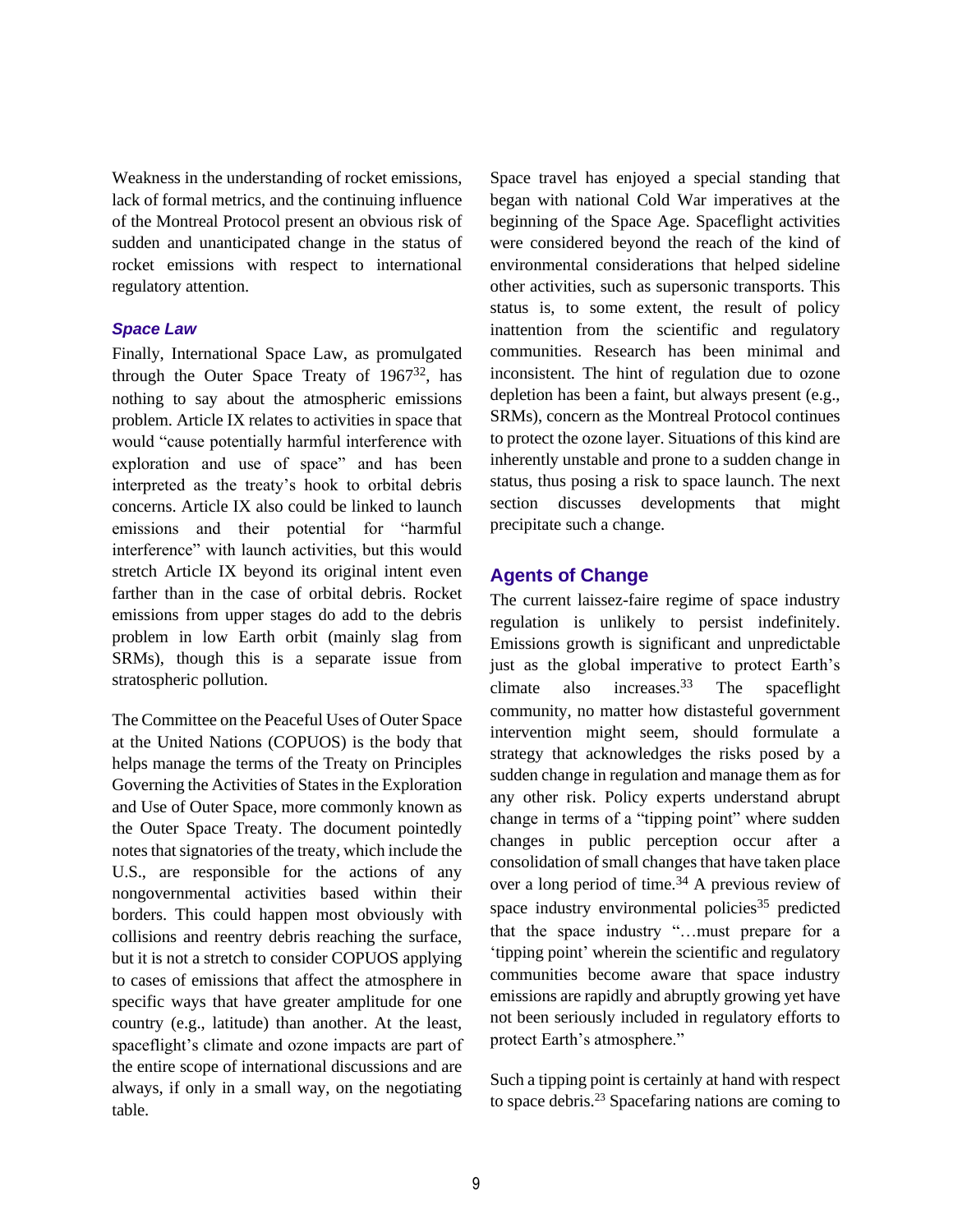agreement that the cost of doing nothing about space debris is higher than the cost of addressing the problem. Initial diplomatic moves by the United States to establish space debris norms is indicative of reaching a tipping point. A global discussion to define debris production regulations and collision avoidance norms has started, if only haltingly so far. Creation of an international body to define norms and obligations and monitor compliance will be difficult, but once established, such a body could serve wider regulatory goals.

While it is not possible to predict when or how a tipping point will be triggered, thought experiments about the circumstances that precipitate such changes are useful. Consider the following circumstances that might precipitate widespread changes in awareness of the kind that leads to change:

- Change in perception
- Entanglement with climate intervention
- Net-zero
- New propellants
- Ubiquitous reentry plumes

#### *Change in Perception*

It is often supposed that, with regard to public policy, reality equals perception. A change in the public perception of an industry can generate a harmful regulatory environment—nuclear power or supersonic transport for example. Spaceflight has benefited from the perception of being a special case, scientific rather than industrial, done "for all mankind," and therefore out of the reach of regulation. But as the space industry grows and becomes commercialized, it is increasingly perceived as a normal part of the economy, no longer a special case. The long-held protection from regulation afforded to spaceflight may not survive a change in perception.

It is often the case that when a change in perception does occur, the change overshoots the facts of the matter.<sup>[23](#page-7-1)</sup> In just a few years, the perception of spaceflight has gone from the "final frontier" to that of a new "Wild West." Increasing awareness of military threats, space debris, elite space tourism, and light pollution all add up to a highly competitive and growing industry without few norms or regulation. While this view might be an overshoot and not grounded in careful technical analysis, the perception of a need to tame the LEO "Wild West" could lead to wrongly motivated regulation, with unintended consequences, that could negatively affect national space systems.

#### *Entanglement with Geoengineering*

Atmospheric processes that control how spaceflight particle emissions affect the atmosphere are analogous to those that control stratospheric particles associated with geoengineering. Geoengineering is supposed to mitigate climate change by purposefully adding particles into the stratosphere to create a "designer" particle layer that, like spaceflight particle layers, increases the albedo of the Earth and cools the Earth's surface.<sup>[10,](#page-4-2)[20](#page-6-0)</sup> The basic processes of plume dispersion, particle accumulation, and light scattering and absorption are essentially the same for geoengineering and spaceflight particles. Indeed, BC and alumina have even been studied in the scientific literature as geoengineering agents.<sup>36</sup> The mass of a geoengineering particle layer would be hundreds of times greater than the present-day spaceflight layer. Nevertheless, the similarities are striking at first glance.

The risk to spaceflight is that geoengineering attracts a hornet's nest of scientific, policy, and ethical concerns. It is controversial and there is no formal policy regarding its deployment, even in an experimental context. Policies and regulations to ban geoengineering have been proposed and the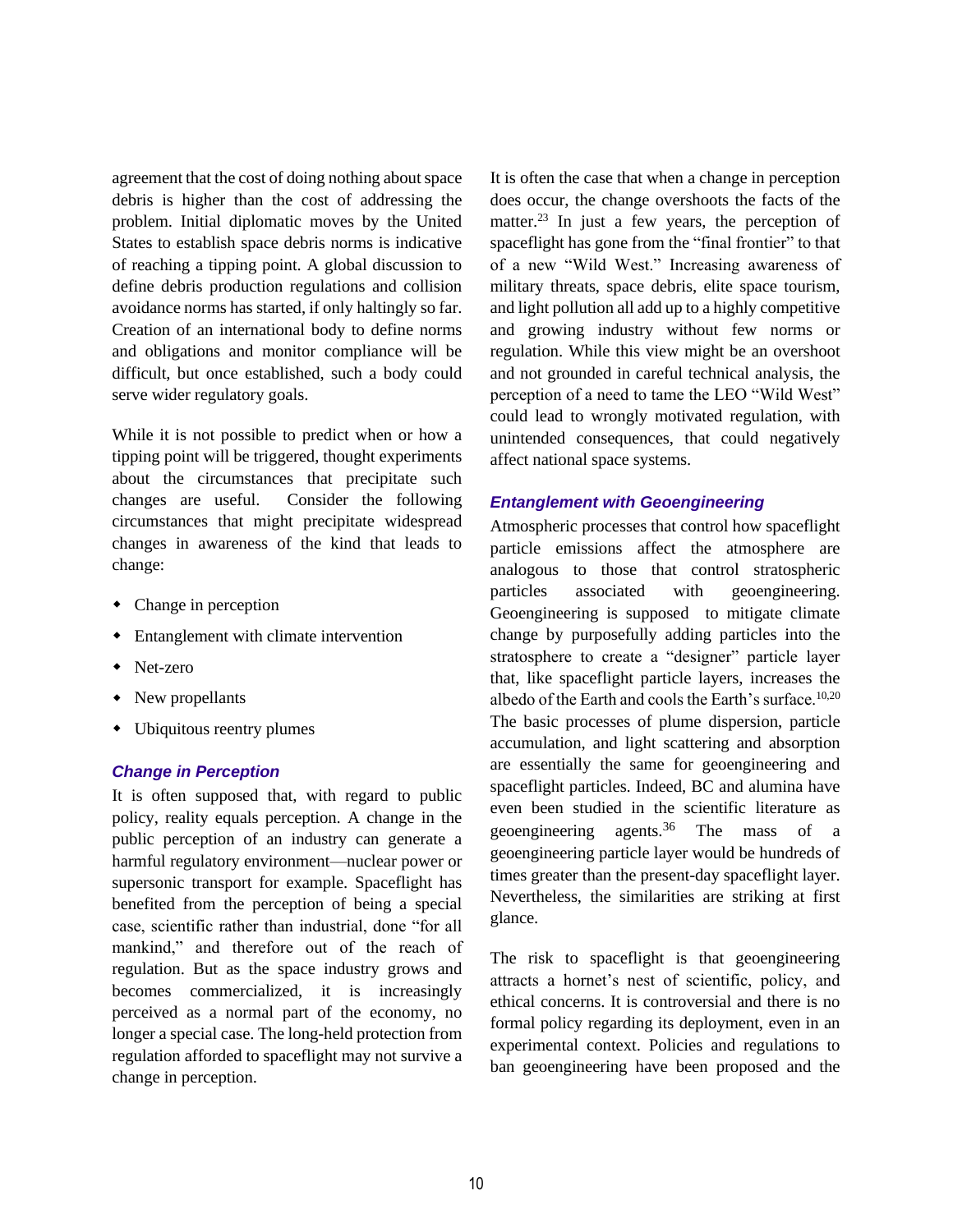concept is often condemned.<sup>37</sup> Nevertheless, its acceptability grows with the perception of a climate crisis and preliminary experiments are moving forward with particle releases that are controversial, yet tiny, compared to the particle releases from a single launch or reentry.<sup>38</sup> If spaceflight particle emissions become too closely identified with geoengineering, regulation of the latter could affect the former by similarity.

A wide-ranging global ban on geoengineering<sup>39</sup> could present a problem for spaceflight and would have to be formulated in a way that preserves the privilege of rockets and space debris to emit particles into the atmosphere. Indeed, the future of spaceflight existentially depends on unchecked freedom to dispose of space debris and end-of-life satellites by reentry vaporization. Maintaining a clear separation of spaceflight from geoengineering requires strong engagement with the science and policy communities which, in turn, requires a much higher fidelity understanding of spaceflight emissions than is now available.

## *Net-zero*

The global launch industry depends on access to inexpensive HC, mainly kerosene and (in the future) methane. Launch uses a minuscule fraction of the HC fuel used by aviation which, in turn, is only a few percent of all HC consumption. Nevertheless, there is a widespread assumption in the aviation industry that low-cost HCs will not be available for aviation use after mid-century.<sup>40</sup> Financial institutions have started to reduce capital investment in HC exploration and drilling. And the conflict in Ukraine has apparently nudged some countries to turn away from HCs even faster than previously planned. Meanwhile, the space industry continues to push toward ever greater dependence on HC-fueled (methane) launch vehicles. Biomass or renewable electric hydrogen or methane production might be possible for rockets, though a net-zero approach has never been proven for launch.

Despite the failure of international agreements to definitively reduce GHG emissions, there is widespread belief that the global economy will move away from HCs by mid-century. In fact, global regulation of the Montreal Protocol type may not be needed to reduce GHG emissions if a marketbased pathway emerges. Fundamentally, the risk to spaceflight is that low-cost and low tax kerosene and methane will not be available, regulation or not, by mid-century. It is not overly speculative to imagine that launch will have to move toward renewable propellants, or an exception will need to be specified in order to guarantee HC access. Either case depends on improved and expanded rocket propulsion technology developments and global impacts data will be needed.

#### *New Fuels*

Technological novelty can be the trigger for a tipping point in regulatory attention. The primary four propellants used by launch vehicles have not changed since the start of the Space Age. Kerosene, the most widely consumed propellant today, powered the moon race half a century ago. The revolutionary super heavy lift rockets now in development use methane as fuel and they will enter the global launch fleet soon<sup>41</sup>, possibly accounting for a significant portion of launches by 2030. As the second most important and fastest growing GHG, methane was recently subject to surprising new regulations on storage and venting  $42$  that may apply to launch site propellant handling operations. Spaceflight is switching to a novel propellant just as it becomes the focus of new scientific and regulatory interest.

## *Bright Reentry Plumes*

When space debris or deorbiting spacecraft reenter the atmosphere, they vaporize and produce bright plumes that are visible over wide areas, attracting widespread attention. Historically, bright reentry plumes have been rare, and so the cumulative public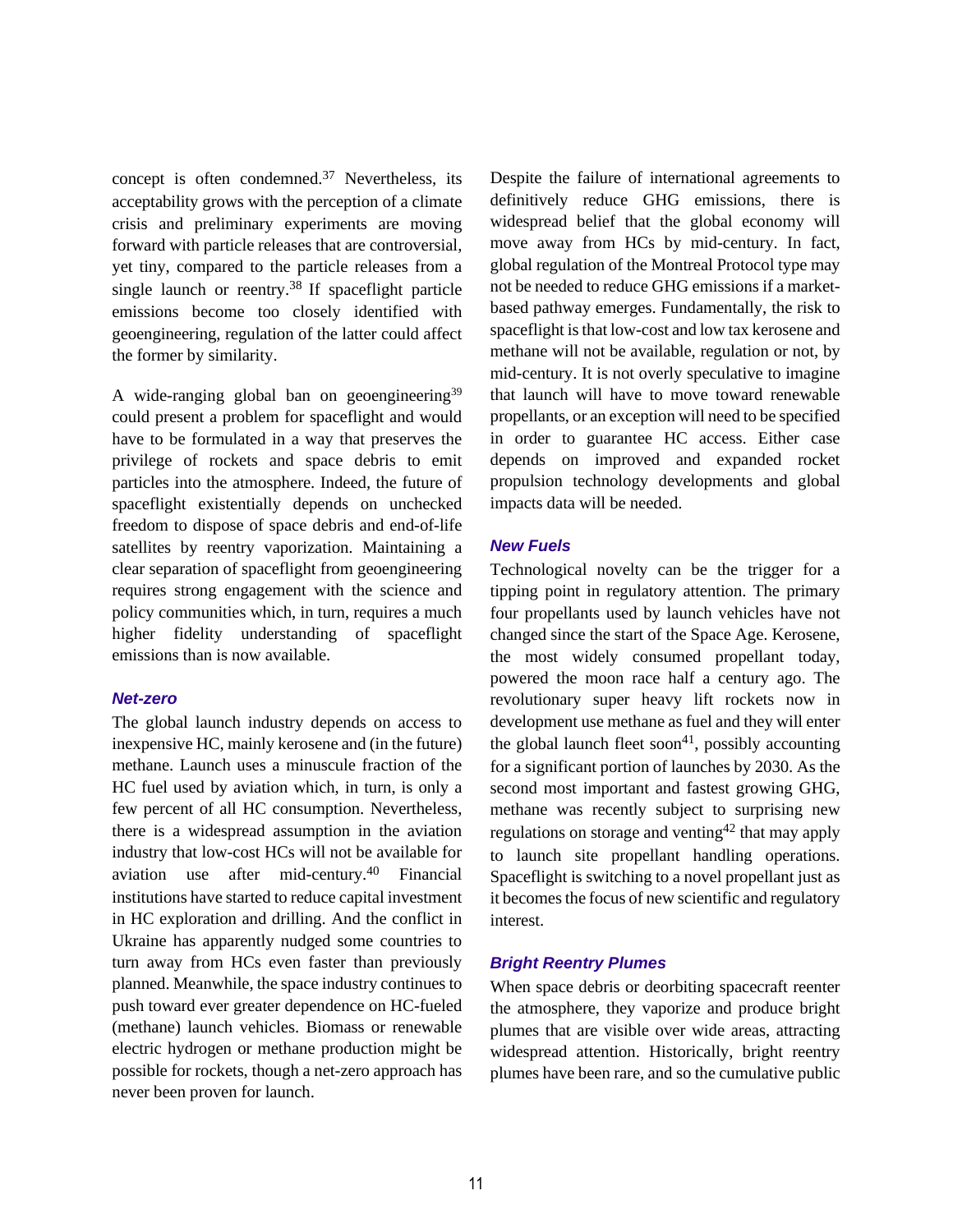reaction has been small. But the upcoming disposal of defunct satellites from newly deployed (and planned) large LEO constellations will change that. When these constellations reach an operational steady state, with old satellites being deorbited at the about the rate that they were launched, the number of bright reentry plumes seen each day will increase dramatically.

The effect on public perception could mimic the recent controversy about the sudden appearance of hundreds of bright LEO constellation satellites during twilight. Serious light pollution concerns have been raised in the astronomical community, which has generated more general concerns about the sustainability of these constellations in the scientific and lay communities. Commonplace bright reentry plumes may bring a similar notoriety with respect to pollution of the atmosphere with reentry dust and the sustainability of spaceflight systems in general.

# **Act Now for the Future**

Any of these factors could be the tipping point that brings sudden awareness of emissions from a dynamic and rapidly growing space industry to the attention of the public and regulatory community. If a perception of "too small to pay attention" becomes "too large to ignore," the space community will need to be ready to respond. How can an updated space policy do that?

History informs us that the best course of action anticipating a realignment in perception is to acknowledge the inevitability of change and gather scientific data and expertise before a tipping point is triggered. The original spacefaring nations missed the opportunity to deal with space debris when regulation would have been relatively easy. The recent loss of dozens of satellites due to unforeseen space weather effects illustrates the potential for unplanned and unimagined space debris problems in LEO. Rocket and reentry emissions present an

opportunity to avoid the failure of the past to imagine the future by increasing the level of understanding so that the global impacts of future development scenarios can be reliably predicted.

Achieving the required level of understanding will require cooperation and collaboration across the space enterprise from launch emissions to end-oflife disposal emissions. The United States could take the lead by providing research funding and other incentives to its stakeholders and by inviting international participation in a research program focused on space industry environmental impacts to the atmosphere and climate. On the other hand, advantage may be gained by the United States in becoming the lone world expert on these matters; information can be used to promote national and corporate interests directly on space or through linkage to other international policy goals. Either way, being proactive has consistently been shown to be a good policy.

"Proactive," in this case, means application of scientific research to the twin problem of launch and reentry pollution. The research community, to perform the required research, could quickly be assembled through the network of federal laboratories, universities, and corporate resources that support atmospheric science.

Such a research program would include the following components:

- Measure rocket engine BC and alumina emissions from high altitude aircraft, across the different propellant and engine types, characterize launch plume chemistry and diffusion.
- Measure gas and particle production during reentry using remote sensing, determine reentry particle composition and size distribution, characterize particle sedimentation in the mesosphere.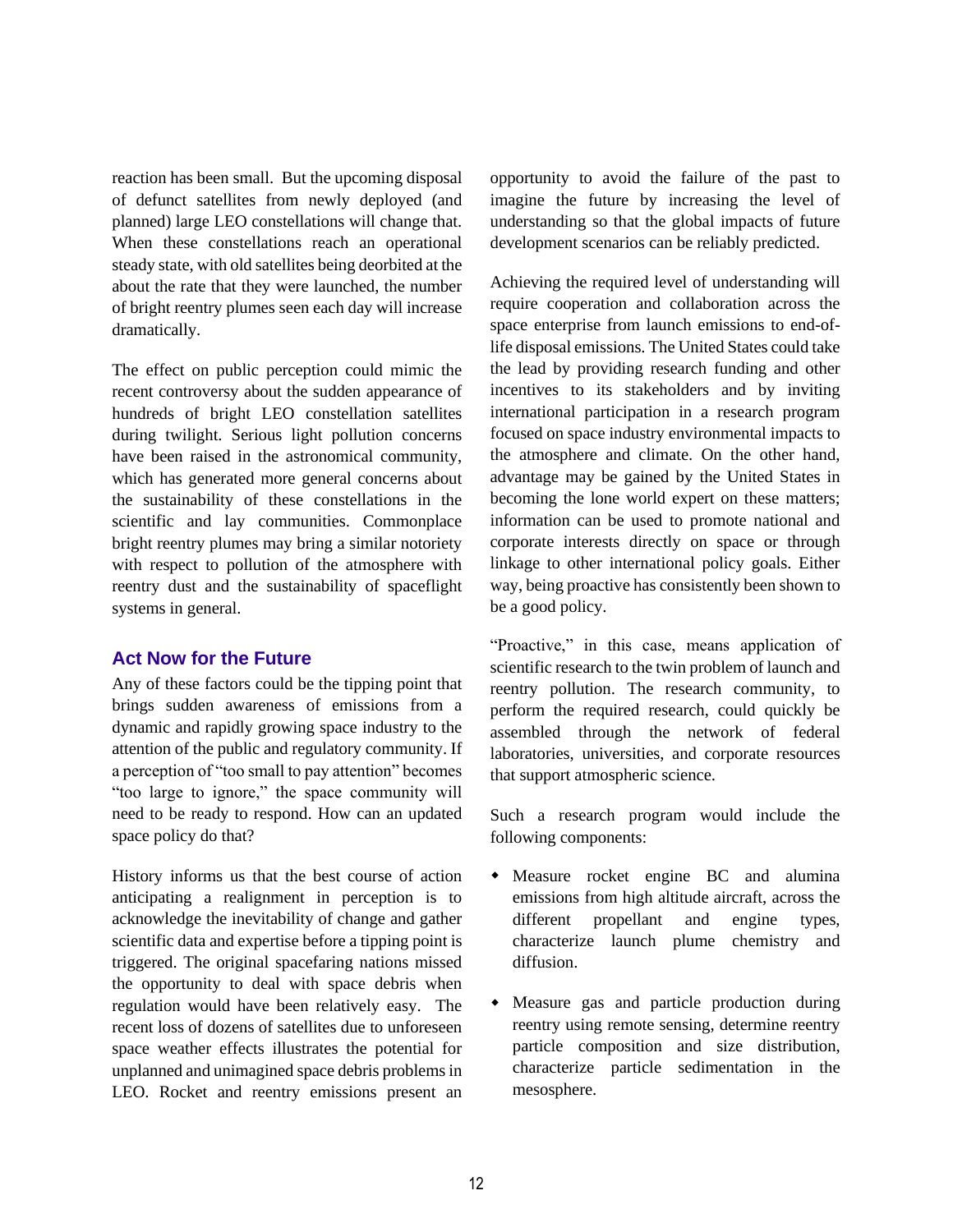- Measure test stand rocket combustion composition, correlate and validate combustion models and stratospheric data collects.
- Develop spaceflight emission inventories and emissions scenarios using models and data using (1-3), predict potential future emissions for global model inputs.
- Predict the global climate and ozone impact of spaceflight using validated models of the global atmosphere using validated data (1-3) and emission scenarios (4).

#### *Avoiding the Space Debris Experience*

International concern for space debris provides a history lesson. During 1990s, DOD and NASA devised national debris mitigation guidelines that were then proposed to the international community. By 2007, a modified version of the guidelines was adopted by the U.N. Committee on the Peaceful Uses of Outer Space, and, ultimately, by the U.N. General Assembly. A detailed history is beyond the scope of this work. But these guidelines were ineffective for a great many reasons. One main factor was a lack of imagination with regard to what would come about in the future. If policymakers could have predicted the rise of national and corporate space, perhaps they could have made appropriate regulation to maintain the LEO environment.

Recent space debris incidents and calculations of rising collision risks have pushed stakeholders to consider international regulation of space traffic management. It may be too late for regulation, however, since commercial interests now dominate the LEO satellite population.<sup>43</sup> The lack of an international framework means that corporate space traffic management algorithms have become the standard. The regulators have become the regulated.

In contrast to the situation that has developed for space debris, spaceflight emissions are still at a stage

where information-gathering can effectively influence the future. A complete understanding of launch and reentry emissions can be used to create scenarios for the future that can be used to avoid unnecessary concern and, if it cannot be avoided, to develop good regulation that avoids limitation on present systems and promotes the space industry. As for space debris, a proactive United States could be a primary driver of this activity while seeking international collaboration at the same time. The alternative, waiting for others to take the initiative, would not yield the most satisfactory results for the promotion of national and corporate interests.

# **Conclusion**

Climate change is becoming the greatest long-term focus of political and economic attention across our planet. The recent upending of the world order by the COVID-19 pandemic and military actions only reinforces this view. Energy production, national self-sufficiency, and geopolitical interests become ever more important in a changing world. In the long term, humanity must manage Earth's climate and avoid a crisis by reducing the accumulation of GHGs. This will be achieved primarily through elimination of hydrocarbons—including production, handling, and use as fuel. Another climate concern is pollution of a normally clean stratosphere. A climate crisis cannot be avoided without controlling emission of particles into the stratosphere.

The space industry, as all industries, will eventually need to deal with the elimination of hydrocarbons. While spaceflight's GHG emissions are much smaller than other industry specific sources such as aviation, future regulation is unlikely to be carried out on a "by industry" basis. Even if a specific industry like spaceflight can define and demonstrate that its climate impact is too small to regulate, continued availability of low-cost hydrocarbon fuel will be at risk as the world decarbonizes, the global fossil fuel infrastructure declines, and taxes are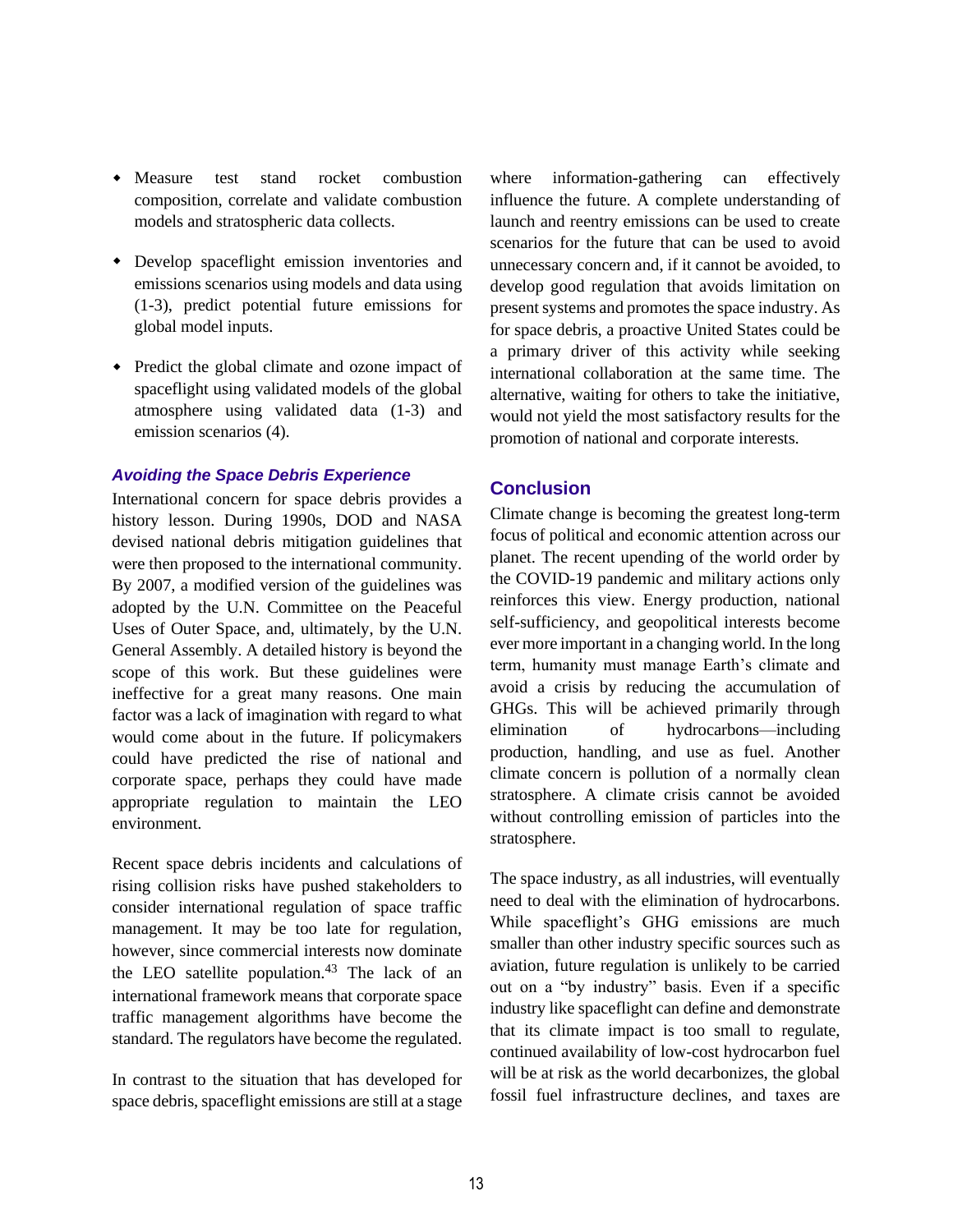levied on remaining users. Climate change presents a serious threat to the long-term viability of hydrocarbon-based spaceflight whether or not kerosene and methane fueled rockets are regulated directly. The space industry strives to be more like the aviation industry and this desire should extend to climate policy.

Spaceflight will also need to deal with stratospheric particle emissions. Stratospheric particles have a smaller impact than GHGs and can even be negative for some kinds of particles in some situations. But the desire to maintain the integrity of the ozone layer and a clean stratosphere, free from unregulated particle injections regardless of intent, will lead to increased attention on stratospheric emissions. The space industry alone directly pollutes the middle stratosphere and above by injecting rocket exhaust and reentry dust, and not much is known about their impacts on climate and ozone.

Other atmospheric impacts unique to spaceflight are recently becoming obvious, too. Ionospheric holes44, upper atmosphere clouds, and changes in upper atmosphere composition are human produced "space climate change" that may cumulatively present hazards to space systems.<sup>45</sup> Changes in radio propagation, high altitude cloud radiance, and LEO air density changes caused by spaceflight emissions present potential risks that will require further study beyond what are usually considered "global impacts" on climate and ozone.

Past space policy to deal with spaceflight's influence on the atmosphere assumed that spaceflight emissions could not be at risk of regulation. This policy is no longer viable. The new factors of rapid growth, commercialization, and realization of routine reentry emissions render the old "too small to notice" approach untenable. A new policy that acknowledges the inevitable intersection of growth in spaceflight emissions and growth in

regulatory aggressiveness is needed. The new policy would be motivated by an acknowledgement of a significant risk that climate change mitigation and ozone protection will impact spaceflight sooner or later.

What is the risk? Regulation could limit or eliminate the use of some propellants, reduce their availability, or heavily tax or regulate production and use. Some propellants that present technical challenges, such as cryogenic, could receive regulatory and research privileges if they could be produced using renewable energy. Biofuels might be appropriate for use by rockets. The use of Earth's atmosphere for defunct satellite disposal could be limited or specific disposal guidelines be imposed. All of these potential regulations present significant cost and schedule risks to space industry goals and developments.

Spaceflight growth and concern for Earth's climate and ozone are not necessarily exclusive of each other. But spaceflight's impacts are not zero and the foundation of understanding is becoming less secure over time. Emissions need to be understood so that policymakers can properly assess how to maximize spaceflight's benefits while minimizing global impacts. At the same time, entanglement with the regulation of other industries, such as decarbonization or geoengineering, is a risk. All of these potential future conflicts indicate that the spaceflight community should tackle the question of launch and reentry emissions while it is still manageable, and spaceflight should prepare to be involved in the regulatory discussion. The lesson learned with space debris mitigation urges an executable course of action: act when problems are small in order to prepare for the most enthusiastic possible future. For launch and reentry emissions, that means initiating an aggressive scientific research program in order to proactively engage regulatory forces.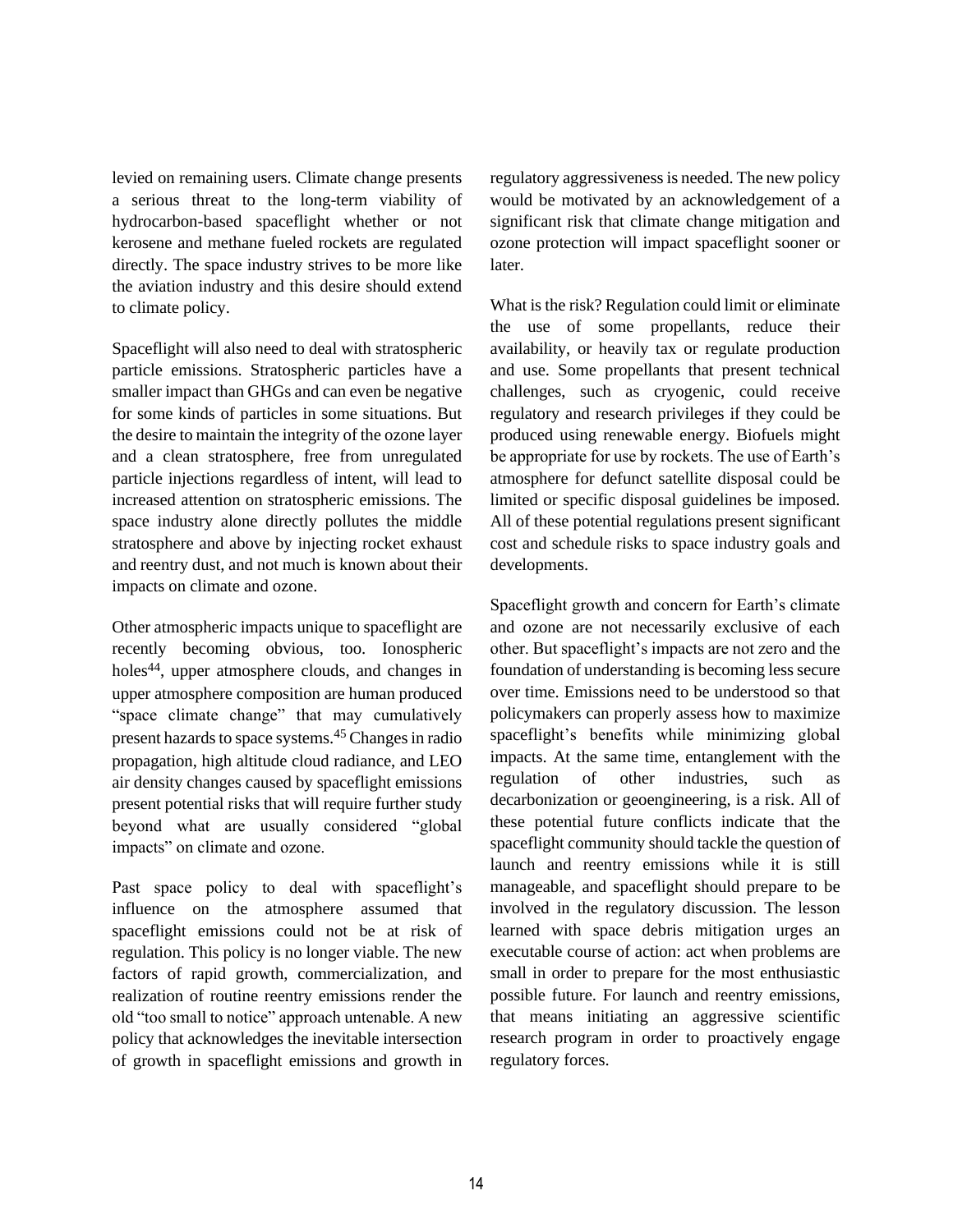Rocket engine exhaust is mostly carbon dioxide and water vapor, and neither have much of an impact on the atmosphere. Much more importantly, rocket exhaust contains soot and alumina particles that are emitted directly into the climate-sensitive stratosphere. Reentering space debris emits a chemical zoo of particles as it burns up in the mesosphere. These particles drift downward into the stratosphere to join rocket particles where they form thin cloud layers that scatter and absorb a small fraction of incoming sunlight. The particles warm the stratosphere, cool the troposphere, and accelerate chemical reactions that cause ozone depletion. The combined impacts of the rocket and reentry particles are not very well understood but are unlikely to be the cause of important changes to the atmosphere at the present time. The concern is that the current level of scientific understanding is insufficient to reliably predict what the impacts from a future and larger space industry will be. Policymakers will need a very much-improved understanding of spaceflight impacts in order to avoid overly restrictive and unwarranted regulation that could harm the space industry.



*Accumulation of Launch and Reentry Particle Emissions in the Stratosphere*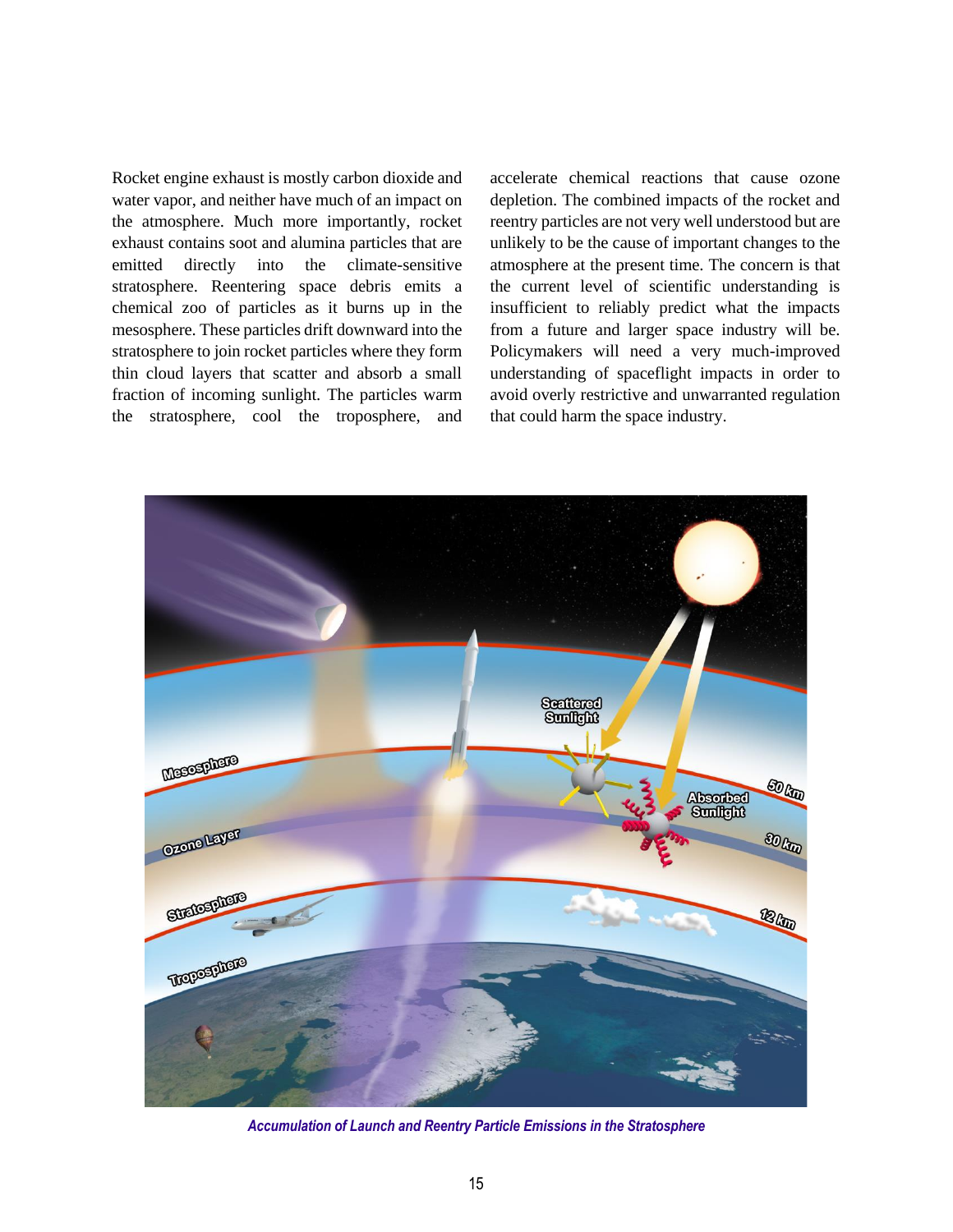## **References**

- <sup>1</sup> Department of Defense, National Climate Risk Assessment, 2021.
- <sup>2</sup> Department of Defense, United States Army Climate Strategy, 2022.
- <sup>3</sup> S. Kremser, et al., 2016, Stratospheric aerosol— Observations, processes, and impact on climate, *J. Geophys. Res.,*
- [https://doi.org/10.1002/2015RG000511.](https://doi.org/10.1002/2015RG000511) <sup>4</sup> R. Turco, et al., 1983, Nuclear winter: global consequences of multiple nuclear explosions. *Science*, 222.
- <sup>5</sup> M. Ross and P. Sheaffer, 2014, Climate Forcing caused by rocket Engine emissions, *Earth's Future*, [https://doi.org/10.1002/2013EF000160.](https://doi.org/10.1002/2013EF000160)
- <sup>6</sup> A. Murtaza, et al., 2020, Orbital debris threat for space sustainability and way forward", *IEEE,* doi:10.1109/ACCESS.2020.2979505.
- <sup>7</sup> M. Ross, et al., 1997, Observation of stratospheric ozone depletion in rocket exhaust, *Nature*, 390, 62- 64.
- <sup>8</sup> S. Andersen and K, Sarma, 2002, Protecting the Ozone Layer, *Earthscan Publications*, Sterling VA.
- <sup>9</sup> Ross, M., Rocket impacts on stratospheric ozone, 1997, 35th *AIAA Aerospace Sciences*, 97-0525.
- <sup>10</sup>B. Kravits et al., 2012, Sensitivity of stratospheric geoengineering with black carbon to aerosol size and altitude of injection, *J. Geophys. Res*., 117, D09203.
- <sup>11</sup> Scientific Assessment of Ozone Depletion: 2014, World Meteorological Association, Report No. 44.
- <sup>12</sup> Ailor, W., 2020, Ailor, W. H. Large Constellation Disposal Hazards (Center for Space Policy and Strategy, The Aerospace Corporation), [https://aerospaceamerica.aiaa.org/features/dodging](https://aerospaceamerica.aiaa.org/features/dodging-debris/)[debris/.](https://aerospaceamerica.aiaa.org/features/dodging-debris/)
- <sup>13</sup> Boley, A.C. and M. Byers, M., 2021, Satellite megaconstellations create risks in Low Earth Orbit, the atmosphere and on Earth, Sci Rep 11, 10642, [https://doi.org/10.1038/s41598-021-89909-7.](https://doi.org/10.1038/s41598-021-89909-7)
- <sup>14</sup> M. Ross et al., 2009, Limits on the Space Launch Market Related to Stratospheric Ozone Depletion, Astropolitics Vol. 7, [https://www.tandfonline.com/doi/full/10.1080/14777](https://www.tandfonline.com/doi/full/10.1080/14777620902768867) [620902768867.](https://www.tandfonline.com/doi/full/10.1080/14777620902768867)
- <sup>15</sup> In 1990, M. Prather et al. (*J, Geophys. Res.,* 95,18583-18590, 1990) published the first paper that identified rocket exhaust as a source of ozone depletion. A flurry of subsequent papers culminated as Chapter 10 in the 1991 Scientific Assessment of Ozone Depletion (World Meteorological Association, Report No. 25).

<sup>16</sup> F. Simmons, 2001, Rocket Exhaust Plume Phenomenology, The Aerospace Press, Ch. 4.

- <sup>17</sup> R. Collins et al., 2021, Cloud Formation From a localized water release in the upper mesosphere: Indication of rapid cooling, J. Geophys. Res., [https://doi.org/10.1029/2019JA027285.](https://doi.org/10.1029/2019JA027285)
- <sup>18</sup> E. Larsen et al., 2016, Global atmospheric response to emissions from a proposed reusable space launch system, Earth' Future, [https://doi.org/10.1002/2016EF000399.](https://doi.org/10.1002/2016EF000399)
- <sup>19</sup> Ross, M. et al., 2004, The impact of NO and H2O emissions from a Proton rocket, J. Geophys. Res., [http://dx.doi.org/10.1029/2003JD004370.](http://dx.doi.org/10.1029/2003JD004370)
- <sup>20</sup> Maloney, C., et al., 2022, Impact of Rocket Black Carbon on Climate and Ozone, *J. Geophys. Res.,* to appear.
- <sup>21</sup> Newman, P., et al., 2002, Chance encounter with a 14-day old Russian rocket plume, *Geophys. Res. Letts*.

<sup>22</sup> M. Ross and D. Toohey, 2019, The Coming Surge in Rocket Emissions, EOS, [https://eos.org/features/the-](https://eos.org/features/the-%20coming-surge-of-rocket-emissions) coming-surge-of-rocket[emissions.](https://eos.org/features/the-%20coming-surge-of-rocket-emissions)

- <sup>23</sup> J. Morin and B. Richard, 2021, Astro-Environmentalism: towards a polycentric governance of space debris, global policy, [https://doi.org/10.1111/1758-5899.12950.](https://doi.org/10.1111/1758-5899.12950)
- <sup>24</sup> National Research Council, 2021, Advancing the Science of Climate Change,
- [https://www.nap.edu/read/12782/chapter/26.](https://www.nap.edu/read/12782/chapter/26) <sup>25</sup> Description of NEPA history and process: [https://www.epa.gov/nepa.](https://www.epa.gov/nepa)
- <sup>26</sup> F. Anderson, 2018, NEPA in the Courts, Taylor and Francis, ISBN 9781617260629.
- $27$  R. Ryan, 2021, The Fault in Our Stars: Challenging the FCC's treatment of commercial satellites as categorically excluded from review under NEPA, Vanderbilt J. Ent. & Tech Law Vo 22, 4.
- <sup>28</sup> K. O'Reilly, 2021, NEPA Modernization: Key elements of the updated CEQ regulations, Tulane Environmental Law Journal.
- $29$  P. Newman, et al., 2021, What would have happened to the ozone layer if chlorofluorocarbons (CFCs) had not been regulated? Atmospheric Chemistry and Physics, 9(6), 2113-2128.
- <sup>30</sup> H. Flerlage, et al., 2021 A review of bottom-up and top-down emission estimates of hydrofluorocarbons (HFCs) in different parts of the world, Chemosphere, Vol 283, 131208, ISSN 0045-6535, [https://doi.org/10.1016/j.chemosphere.2021.131208.](https://doi.org/10.1016/j.chemosphere.2021.131208)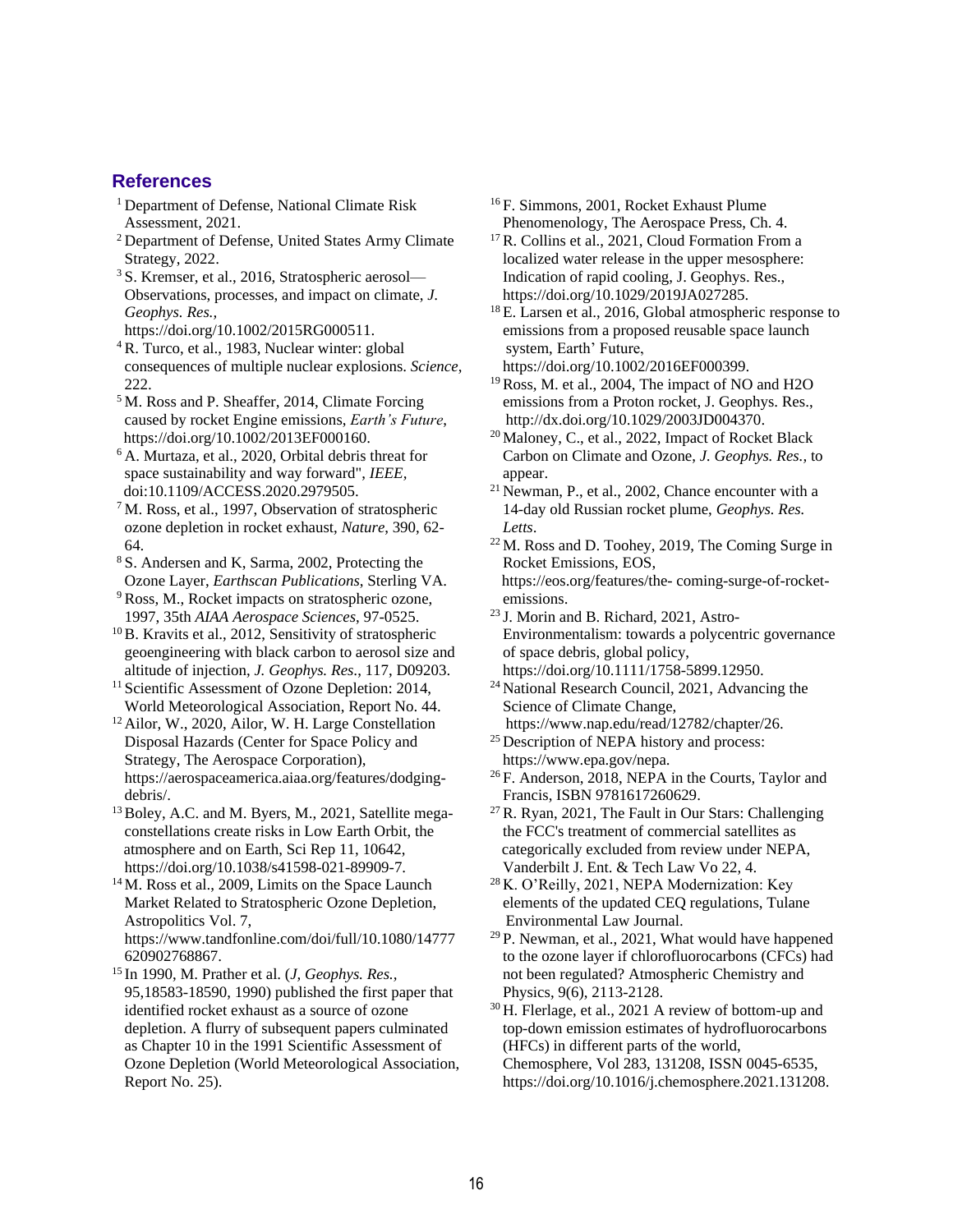- <sup>31</sup> P. Newman, 2018, The way forward for Montreal Protocol science, *Comptes Rendus Geoscience*, Vol 350, 442-447, ISSN 1631-0713, [https://doi.org/10.1016/j.crte.2018.09.001.](https://doi.org/10.1016/j.crte.2018.09.001)
- <sup>32</sup> Treaty on Principles Governing the Activities of States in the Exploration and Use of Outer Space, including the Moon and Other Celestial Bodies, January 27, 1967 [\(http://www.oosa.unvienna.org/oosa/en/SpaceLaw/ou](http://www.oosa.unvienna.org/oosa/en/SpaceLaw/outerspt.html) [terspt.html\)](http://www.oosa.unvienna.org/oosa/en/SpaceLaw/outerspt.html).
- <sup>33</sup> IPCC, Working Group Sixth Assessment Report, 2021, [https://www.ipcc.ch/report/ar6/wg2/.](https://www.ipcc.ch/report/ar6/wg2/)
- <sup>34</sup> M. Gladwell, The Tipping Point: How Little Things Can Make a Big Difference; Little, Brown and Company, 2006,
- <https://books.google.com/books?isbn=0759574731>
- <sup>35</sup> M. Ross and J. Vedda, 2018, "Science and Policy of Rocket Emissions", The Aerospace Corporation.
- <sup>36</sup> For example[: https://www.atmos-chem](https://www.atmos-chem-phys.net/16/2843/2016/)[phys.net/16/2843/2016/](https://www.atmos-chem-phys.net/16/2843/2016/) and [https://www.atmos](https://www.atmos-chem-phys.net/15/11835/2015/acp-15-11835-2015.pdf.)[chem-phys.net/15/11835/2015/acp-15-11835-](https://www.atmos-chem-phys.net/15/11835/2015/acp-15-11835-2015.pdf.) [2015.pdf.](https://www.atmos-chem-phys.net/15/11835/2015/acp-15-11835-2015.pdf.)
- <sup>37</sup> E. Chalecki, 2021, Should We Govern Geoengineering like Nuclear Weapons or the Internet?, *Georgetown Journal of International Affairs* 22(1), 112-118. doi:10.1353/gia.2021.0001.
- <sup>38</sup> IEEE, "Planet cooling scheme could start in 2022", 2021. [https://spectrum.ieee.org/solar-geoengineering.](https://spectrum.ieee.org/solar-geoengineering)
- <sup>39</sup>Center for International Environmental Law, 2019, The UN must take on geoengineering governance, Geoengineering Monitor.
- <sup>40</sup> Davis, E. et al., 2018, Net-Zero Emissions Energy Systems, Science, 360, 6396, DOI: 10.1126/science.aas 9793.
- <sup>41</sup> Two large methane fueled engines are in final development: [http://spacenews.com/musk-offers](http://spacenews.com/musk-offers-more-technical-details-on-bfr-system/)[more-technical-details-on-bfr-system/](http://spacenews.com/musk-offers-more-technical-details-on-bfr-system/) and [https://arstechnica.com/science/2017/10/blue-origin](https://arstechnica.com/science/2017/10/blue-origin-has-successfully-tested-its-powerful-be-4-rocket-engine/)[has-successfully-tested-its-powerful-be-4-rocket](https://arstechnica.com/science/2017/10/blue-origin-has-successfully-tested-its-powerful-be-4-rocket-engine/)[engine/.](https://arstechnica.com/science/2017/10/blue-origin-has-successfully-tested-its-powerful-be-4-rocket-engine/)
- <sup>42</sup> EPA, [https://www.epa.gov/controlling-air-pollution](https://www.epa.gov/controlling-air-pollution-oil-and-natural-gas-industry)[oil-and-natural-gas-industry,](https://www.epa.gov/controlling-air-pollution-oil-and-natural-gas-industry) 2021.
- $43$  F. Slane et al., Evolving Space Architecture Opening the Door for the Space Industry, AIAA 2022-0993[; https://doi.org/10.2514/6.2022-0993.](https://doi.org/10.2514/6.2022-0993)
- <sup>44</sup> Park, P. et al., Coordinated Observations of Rocket Exhaust Depletion: GOLD, Madrigal TEC, and Multiple Low Earth-Orbit Satellites, J. Geophys. Res., 2022[, https://doi.org/10.1029/2021JA029909.](https://doi.org/10.1029/2021JA029909)
- <sup>45</sup> M. Collins, et al., Cloud Formation From a Localized Water Release in the Upper Mesosphere: Indication of Rapid Cooling, J. Geophys. Res., 2021, [https://doi.org/10.1029/2019JA027285.](https://doi.org/10.1029/2019JA027285)